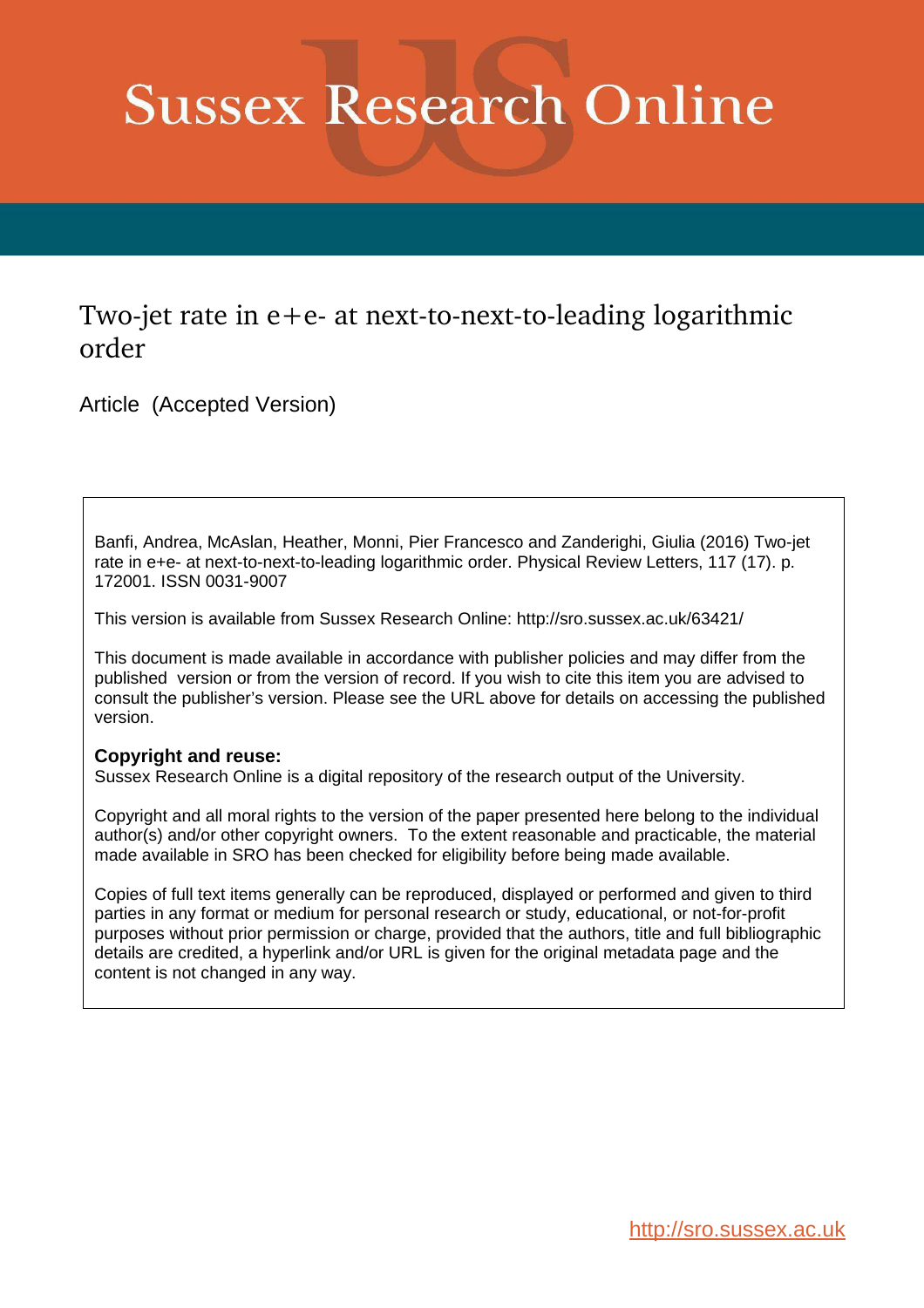## The two-jet rate in  $e^+e^-$  at next-to-next-to-leading-logarithmic order

Andrea Banfi,<sup>1</sup> Heather McAslan,<sup>1</sup> Pier Francesco Monni,<sup>2</sup> and Giulia Zanderighi<sup>2,3</sup>

<sup>1</sup>Department of Physics and Astronomy, University of Sussex, Falmer, Brighton BN1 9RH, United Kingdom<br><sup>2</sup>Rudolf Peierls Centre for Theoretical Physics, University of Oxford OX1 3PN Oxford, United Kingdom<br><sup>3</sup>CERN, Theoret

We present the first next-to-next-to-leading logarithmic resummation for the two-jet rate in  $e^+e^$ annihilation in the Durham and Cambridge algorithms. The results are obtained by extending the ARES method to observables involving any global, recursively infrared and collinear safe jet algorithm in  $e^+e^-$  collisions. As opposed to other methods, this approach does not require a factorization theorem for the observables. We present predictions matched to next-to-next-to-leading order, and a comparison to LEP data.

Jet rates and event shapes in electron-positron collisions played a crucial role in establishing QCD as the theory of strong interactions, see e.g. [\[1,](#page-4-0) [2](#page-4-1)]. Nowadays, these observables are still among the most precise tools used for accurate extractions of the main parameter of the theory, the strong coupling constant  $\alpha_s$ . These fits rely on comparing precise measurements of distributions to accurate perturbative predictions supplemented with a modelling of non-perturbative effects. Fixed order predictions up to next-to-next-to-leading order (NNLO) for  $e^+e^- \rightarrow 3$ jets are available [\[3](#page-4-2)[–7\]](#page-4-3). However, they are not reliable in the two-jet limit, where the cross section is dominated by multiple soft-collinear emissions. In this region, terms as large as  $\mathcal{O}(\alpha_s^n L^{2n})$  (where  $L = \ln(1/v)$ ) appear to all orders in the integrated distributions of an observable  $v$ that vanishes in the two-jet limit. These large logarithms invalidate fixed-order expansions in the coupling constant and reliable predictions can only be obtained by resumming the logarithmically enhanced terms to all orders in  $\alpha_s$ . Double logarithmic terms  $\mathcal{O}(\alpha_s^n L^{2n})$  are known to exponentiate (see e.g. ref. [\[8\]](#page-4-4)) and give rise to a wellknown Sudakov peak in differential distributions, where most of the data lies. For exponentiating observables, it is customary to define leading logarithms (LL) as terms of the form  $\alpha_s^n L^{n+1}$  for the logarithm of the cross section, next-to-leading logarithms (NLL) as  $\alpha_s^n L^n$ , next-to-nextto-leading logarithms (NNLL) as  $\alpha_s^n L^{n-1}$ . For several  $e^+e^-$  event shapes, NNLL predictions (in some cases even beyond) are nowadays available [\[9](#page-4-5)[–14](#page-4-6)]. On the contrary, two-jet rates have been described only at NLL accuracy so far [\[15\]](#page-4-7). The lack of precise theory predictions close to the peak of the distribution limits the fit range that can be used to extract  $\alpha_s$  and results in larger perturbative uncertainties in the latter. Among the existing fits, extractions from the thrust and C-parameter [\[16](#page-4-8)– [18\]](#page-4-9) that rely on the most precise theory predictions show a tension with the world average determination of the coupling [\[19\]](#page-4-10). One of the issues is that at LEP energies non-perturbative corrections are sizeable, and the separation between perturbative and non-perturbative effects is subtle. Fits of  $\alpha_s$  from the two-jet rate have been so far performed based on pure NNLO [\[20\]](#page-4-11), or

NNLO+NLL [\[21](#page-4-12)[–23\]](#page-4-13) results. Owing to the different sensitivity to non-perturbative effects, an extraction of  $\alpha_s$ from NNLO+NNLL predictions for the two-jet rate and from the vast amount of high-precision LEP data [\[24](#page-4-14)[–28\]](#page-4-15) can shed light on this disturbing tension. The aim of this letter is to present the first NNLL+NNLO results for this observable.

<span id="page-1-0"></span>The two-jet rate is defined through a clustering algorithm based on an ordering  $v_{ij}$  and a test variable  $y_{ij}$ . In the Durham algorithm [\[8\]](#page-4-4) the two variables coincide

$$
y_{ij}^{(D)} = v_{ij}^{(D)} = 2 \frac{\min\{E_i, E_j\}^2}{Q^2} \left(1 - \cos \theta_{ij}\right), \quad (1)
$$

where  $\theta_{ij}$  is the angle between (pseudo-)particles i and j,  $E_i$  is the energy of the (pseudo-)particle i, and Q is the center-of-mass energy. The clustering procedure selects the pair with the smallest  $y_{ij}^{(D)}$ . If the latter is smaller than a given  $y_{\text{cut}}$ , the two particles are recombined into a pseudo-particle according to some recombination scheme. Otherwise, the clustering sequence stops, and the number of jets is defined as the number of pseudo-particles left. In the Cambridge algorithm [\[29,](#page-4-16) [30](#page-4-17)], the test and ordering variables differ, and are defined by

$$
y_{ij}^{(C)} = y_{ij}^{(D)}, \qquad v_{ij}^{(C)} = 2(1 - \cos \theta_{ij}). \tag{2}
$$

The clustering procedure selects the pair with the smallest  $v_{ij}^{(C)}$ . If the corresponding  $y_{ij}^{(C)}$  is smaller than  $y_{\text{cut}}$ , the two particles are recombined into a pseudo-particle, otherwise the softer particle becomes a jet. This is commonly referred to as the soft freezing mechanism. The procedure stops when no pseudo-particles are left. The angular-ordered (AO) version of the Durham algorithm [\[29\]](#page-4-16) works identically to the Cambridge algorithm, but without the freezing mechanism. The three-jet resolution parameter  $y_3$  is defined as the minimum  $y_{\text{cut}}$  that produces two jets. The two-jet rate is the cumulative integral of the  $y_3$  distribution, normalized to the total cross section  $\sigma$ :

$$
\Sigma(y_{\text{cut}}) = \frac{1}{\sigma} \int_0^{y_{\text{cut}}} dy_3 \frac{d\sigma(y_3)}{dy_3}.
$$
 (3)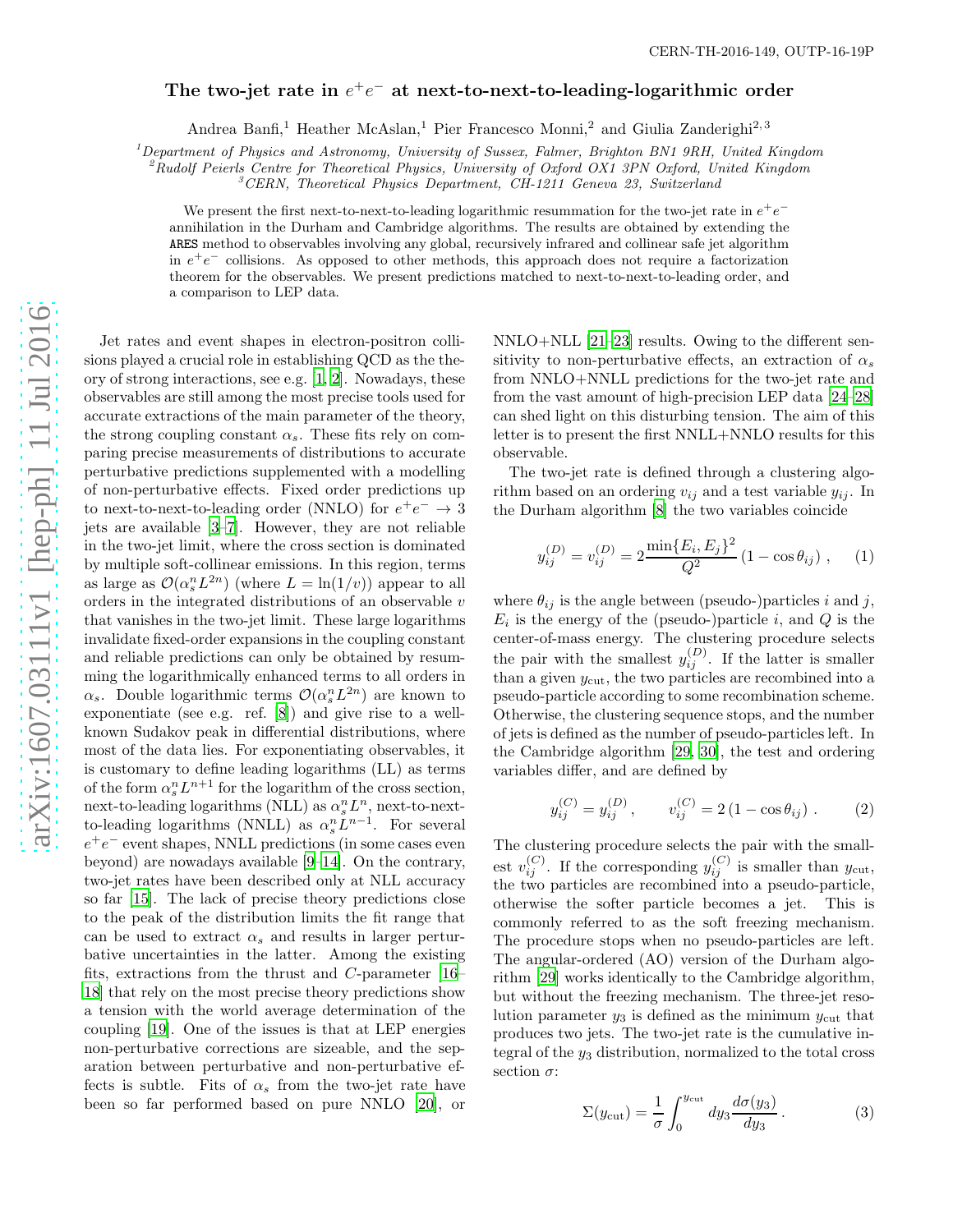The resummation technique formulated in ref. [\[13\]](#page-4-18) for event shapes relies on a property known as recursive infrared and collinear (rIRC) safety [\[31\]](#page-4-19), and does not require any all-order factorization other than the one for the squared amplitudes in the soft and collinear limits.<sup>1</sup> In the following, we present an extension of the above method to jet observables and apply it to the two-jet rate in the Durham and Cambridge algorithm.

Let  $y_3(\{\tilde{p}\}, k_1, \ldots, k_n)$  denote a three-jet resolution which depends on all  $n + 2$  final-state momenta, where  $\{\tilde{p}\}\$ indicates the two Born momenta recoiling against the secondary emissions  $k_1, \ldots, k_n$ . Each parton  $k_i$  is emitted off leg  $\ell_i = 1, 2$ . The essence of the procedure described in ref. [\[13\]](#page-4-18) is that the NLL cross section is given by allorder configurations made of partons independently emitted off the Born legs and widely separated in angle [\[15\]](#page-4-7). The NNLL corrections are obtained by correcting a single parton of the above ensemble to account for all kinematic configurations that give rise to NNLL effects [\[13\]](#page-4-18). The two-jet rate at NNLL can be written as

$$
\Sigma(y_{\text{cut}}) = e^{-R_{\text{NNLL}}(y_{\text{cut}})} \left[ \mathcal{F}_{\text{NLL}}(y_{\text{cut}}) + \frac{\alpha_s}{\pi} \delta \mathcal{F}_{\text{NNLL}}(y_{\text{cut}}) \right],
$$
  

$$
\delta \mathcal{F}_{\text{NNLL}}(y_{\text{cut}}) = \delta \mathcal{F}_{\text{clust}} + \delta \mathcal{F}_{\text{core}} + \delta \mathcal{F}_{\text{sc}}
$$

$$
+ \delta \mathcal{F}_{\text{hc}} + \delta \mathcal{F}_{\text{rec}} + \delta \mathcal{F}_{\text{wa}} , \tag{4}
$$

where the physical origin of the various contributions is discussed in the following. The NNLL Sudakov radiator  $R_{\text{NNLL}}(y_{\text{cut}})$  expresses the no-emission probability above  $y_{\text{cut}}$  and hence embodies the cancellation of infrared and collinear divergences between the virtual corrections to the Born process and the unresolved real emissions as defined in ref. [\[13](#page-4-18)]. As such, it is inclusive over QCD radiation and it is universal for all observables featuring the same scaling in the presence of a single soft and collinear emission. Since, in the soft-collinear limit,  $y_3(\{\tilde{p}\},k) = (k_t/Q)^2$ , where  $k_t$  is the emission's transverse momentum with respect to the emitting quarkantiquark pair, one can obtain  $R_{NNLL}(y_{\text{cut}})$  from ap-pendix B of ref. [\[13](#page-4-18)] by setting  $a = 2$  and taking the limit  $b_{\ell} \rightarrow 0$ . All remaining contributions in eq. [\(4\)](#page-1-0) arise from resolved real radiation in different kinematical regions. In particular, the terms  $\mathcal{F}_{\text{NLL}}$ ,  $\delta \mathcal{F}_{\text{sc}}$ ,  $\delta \mathcal{F}_{\text{clust}}$ ,  $\delta \mathcal{F}_{\text{correl}}$  originate from soft and collinear emissions. The function  $\mathcal{F}_{\text{NLL}}$  is the only NLL correction to the radiator, and it is defined in terms of soft and collinear gluons independently emitted off the hard legs, and widely separated in rapidity. At NLL, the upper rapidity bound is the same for all emissions and approximated by  $\ln(1/\sqrt{y_{\text{cut}}})$ . The soft-collinear term  $\delta \mathcal{F}_{\rm sc}$  arises from considering the NNLL effects of the running coupling in the soft matrix element, as well as restoring the exact rapidity bound for a single soft-collinear emission. The two functions  $\delta \mathcal{F}_{\text{clust}}$ and  $\delta \mathcal{F}_{\text{correl}}$  account for configurations in which at most two emissions are close in rapidity, and produce a pure abelian clustering correction  $(\delta \mathcal{F}_{\text{clust}})$  and a non-abelian correlated ( $\delta \mathcal{F}_{\text{correl}}$ ) one. The hard-collinear ( $\delta \mathcal{F}_{\text{hc}}$ ) and recoil  $(\delta \mathcal{F}_{\text{rec}})$  corrections describe configurations where one emission of the ensemble is collinear, but hard. In particular,  $\delta F_{\text{hc}}$  takes into account the correct approximation of matrix elements in this region, while  $\delta \mathcal{F}_{\text{rec}}$ describes NNLL kinematical recoil effects in the observable. Finally, the wide-angle correction  $\delta \mathcal{F}_{wa}$  encodes configurations in which a single emission of the ensemble is soft and emitted at wide angles.

All of the above corrections are obtained following a method close in spirit to an expansion by regions, i.e. by taking the proper kinematical limits in the squared amplitudes, the phase space and the observable constraint  $\Theta(y_{\text{cut}}-y_3(\{\tilde{p}\},k_1,\ldots,k_n)).$  This leads to the definition of a tailored and simplified version of the observable - in our case a clustering algorithm - obtained from the exact one by taking the appropriate asymptotic limit in each kinematic region. The NNLL corrections that appear in eq. [\(4\)](#page-1-0) have already been derived in the context of event-shapes resummations [\[13](#page-4-18)], with the exception of the clustering correction  $\delta \mathcal{F}_{\text{clust}}$  which is absent for event-shapes, and the soft-collinear correction  $\delta \mathcal{F}_{\rm sc}$ which is generalized in this letter. In the following we discuss the algorithms necessary to compute the NLL multiple emission function  $\mathcal{F}_{\text{NLL}}$  and the new correction  $\delta \mathcal{F}_{\text{clust}}$ . The remaining algorithms are obtained following the same strategy of taking the asymptotic limit in the region considered in each correction. They are reported in ref. [\[32\]](#page-4-20) both for the Durham and for the Cambridge. We will first discuss the case of the Durham algorithm, and we will eventually obtain the Cambridge result as a trivial case of the discussion that follows.<sup>2</sup>

We start by recalling the calculation of  $\mathcal{F}_{\text{NLL}}$ , which is determined by an ensemble of soft-collinear, strongly angular-ordered partons emitted independently off the Born legs. For soft emissions, recoil effects are negligible and all transverse momenta can be computed with respect to the emitting quark-antiquark pair. For each emission  $k_i$  we define the rapidity fraction with respect to the emitting leg  $\ell_i$  as  $\xi_i^{(\ell_i)} = |\eta_i| / \ln(1/\sqrt{y_{\text{cut}}})$ , where  $\ln(1/\sqrt{y_{\text{cut}}})$  is the NLL rapidity bound, common to all emissions at this order. For this ensemble, the Durham algorithm is approximated by the following simplified version,  $\overline{y}_3^{\text{sc}}(\{\tilde{p}\}, k_1, \ldots, k_n)$  [\[15\]](#page-4-7):

1. Find the pseudo-particle  $k_I$  with the smallest value

<sup>1</sup> Note that a factorization theorem for the Cambridge algorithm is straightforward.

<sup>2</sup> We note that the NNLL results presented in this letter are valid for all commonly used recombination schemes in  $e^+e^-$  collisions (schemes  $E, E_0, P, P_0, cf.$  ref. [\[8](#page-4-4)] for their definition), while their NNLO counterpart depends on the recombination scheme.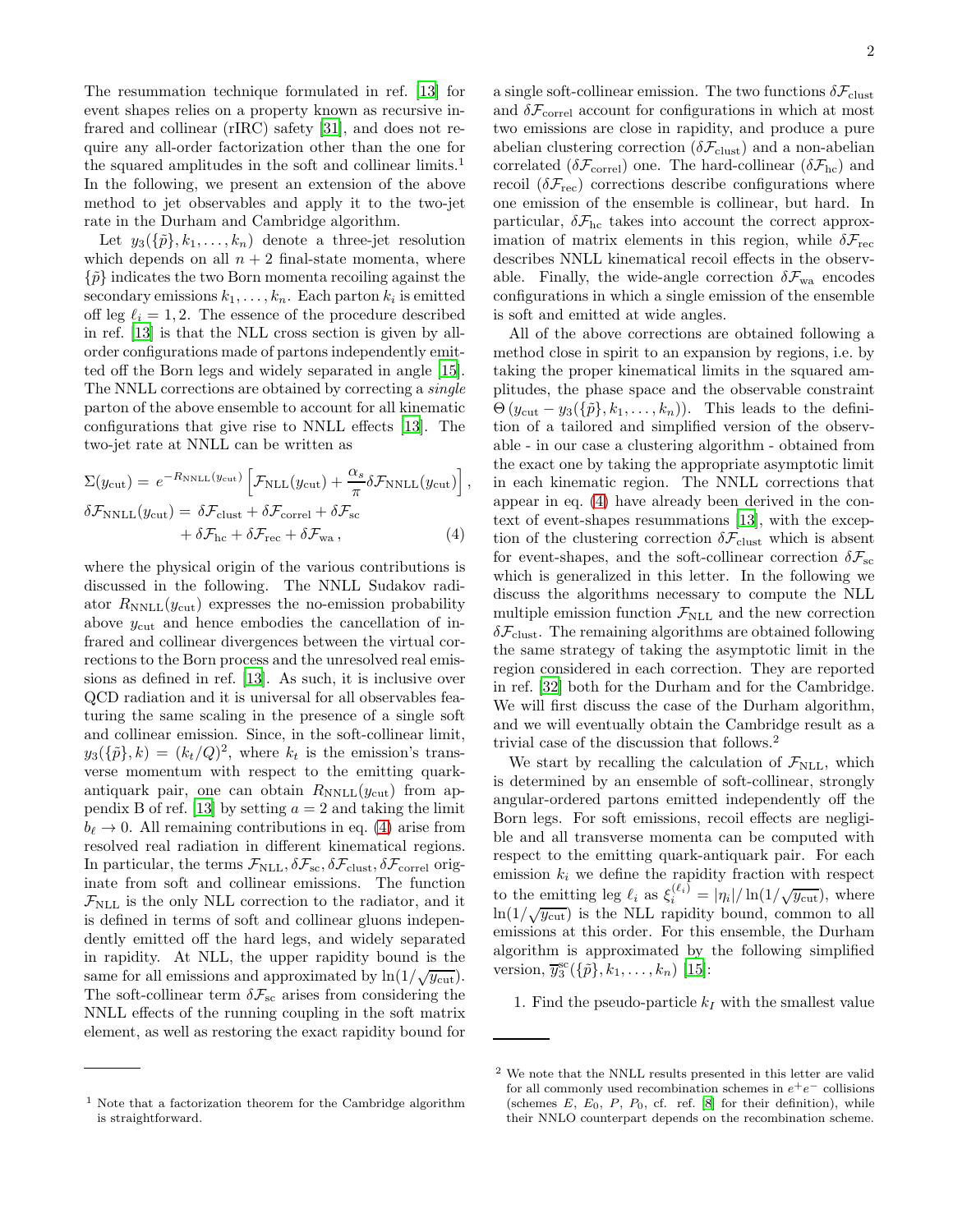of  $\overline{y}_3^{\text{sc}}(\{\tilde{p}\}, k_I) = (k_{tI}/Q)^2$ .

- 2. Considering only pseudo-particles  $k_i$  collinear to the same leg  $\ell$  as  $k_I$ , find the pseudo-particle  $k_J$ which satisfies  $\vec{k}_{tJ}$   $\vec{k}_{tJ}$   $\geq 0$  and has the smallest positive value of  $\xi_J^{(\ell)} - \xi_I^{(\ell)}$  $I^{(i)}$ .
- 3. If  $k_j$  is found, recombine  $k_j$  and  $k_j$  into a new pseudo-particle  $k_P$  with  $\vec{k}_{tP} = \vec{k}_{tI} + \vec{k}_{tJ}$  and  $\xi_P^{(\ell)} =$  $\xi_I^{(\ell)}$  $J^{(c)}$ . Otherwise,  $k_I$  is clustered with a Born leg, and removed from the list of pseudo-particles.
- 4. If only one pseudo-particle  $k_P$  remains, then  $\overline{y}_3^{\text{sc}}(\{\tilde{p}\}, k_1, \ldots, k_n) = (k_{tP}/Q)^2$ , otherwise go back to step 1.

Because of the assumption of strong rapidity ordering between the emissions, this algorithm ensures that  $\mathcal{F}_{\text{NLL}}$ is free from subleading effects. We point out that as long as emissions are strongly ordered in rapidity, the clustering history only depends on the rapidity ordering among emissions, and not on the actual rapidities.

The above algorithm is used whenever emissions are soft-collinear and widely separated in angle, even beyond NLL order. In particular it can be used to compute the NNLL soft-collinear correction  $\delta \mathcal{F}_{\rm sc}$ . This function is made of two contributions with different physical origins:

$$
\delta \mathcal{F}_{\rm sc} = \delta \mathcal{F}_{\rm sc}^{\rm rc} + \delta \mathcal{F}_{\rm sc}^{\rm rap}.
$$
 (5)

The term  $\delta \mathcal{F}_{\rm sc}^{\rm rc}$  accounts for NNLL effects in the coupling which have been neglected in  $\mathcal{F}_{\text{NLL}}$ , while the term  $\delta \mathcal{F}^{\text{rap}}_{\text{sc}}$  contains NNLL corrections due to implementing the exact rapidity bound  $(|\eta| < \ln(Q/k_t))$  for a sin $gle$  emission  $k$  of the soft-collinear ensemble. While the running-coupling correction  $\delta \mathcal{F}^{\rm rc}_{\rm sc}$  can be computed using the strongly-ordered algorithm defined above, in complete analogy with event-shape observables [\[13\]](#page-4-18), the rapidity correction  $\delta \mathcal{F}_{\rm sc}^{\rm rap}$  requires some care. Since the exact rapidity bound for the emission  $k$  ( $|\eta| < \ln(Q/k_t)$ ) is larger than the NLL bound shared by the other emissions  $k_i$  ( $|\eta_i|$  < ln(1/ $\sqrt{y_{\text{cut}}}$ )), the rapidity correction will be non-zero only if the rapidity of emission  $k$  is the largest of all. The rapidity correction is then computed by using the strongly-ordered algorithm defined above, with emission k fixed to be the most forward/backward of all [\[32\]](#page-4-20). Note that this issue is irrelevant for event shapes since they are independent of the rapidity fractions, and that the derivation of the rapidity correction given here can be equally applied in that case.

We now turn to the discussion of the NNLL clustering correction  $\delta \mathcal{F}_{\text{clust}}$ , which describes configurations in which at most two of the independently-emitted, soft-collinear partons have similar rapidities. We denote by  $k_a$  and  $k_b$  these two emissions. The function  $\delta \mathcal{F}_{\text{clust}}$  accounts for the difference between the observable  $y_3^{\rm sc}(\{\tilde{p}\}, k_a, k_b, k_1, \ldots, k_n)$  in which  $k_a$  and  $k_b$  are close in rapidity, and the NLL observable

 $\overline{y}_3^{\text{sc}}(\{\tilde{p}\}, k_a, k_b, k_1, \ldots, k_n)$  in which they are assumed to be far apart. This correction appears whenever the observable depends on the emissions' rapidity fractions, hence it is absent in the case of event shapes. Its formulation is analogous to the corresponding correction derived for the jet-veto resummation in ref. [\[33](#page-4-21)], and is reported in [\[32\]](#page-4-20).

The algorithm that defines  $y_3^{\rm sc}(\{\tilde{p}\},k_1,\ldots,k_n)$  proceeds as the NLL one, with an additional condition to be checked after step 1:

1b. Let  $k_{J_a}$  and  $k_{J_b}$  be the pseudo-particles containing the partons  $k_a$  and  $k_b$ . If these pseudo-particles are close in rapidity (i.e. if neither  $k_a$  nor  $k_b$  have been recombined with a pseudo-particle with larger  $\xi^{(\ell)}$ , check whether  $k_{J_a}$  and  $k_{J_b}$  cluster, i.e. if

$$
\min\{E_{J_a}, E_{J_b}\}^2 |\vec{\theta}_{J_a} - \vec{\theta}_{J_b}|^2 < \min\{k_{tJ_a}, k_{tJ_b}\}^2 \tag{6}
$$

is satisfied, where  $\vec{\theta}_i = \vec{k}_{ti}/E_i$ . If so, recombine  $k_{J_a}$ and  $k_{J_b}$  by adding transverse momenta vectorially, and setting the rapidity fraction of the resulting pseudo-particle  $k_J$  to  $\xi_J^{(\ell)} \simeq \xi_{J_a}^{(\ell)}$  $\frac{(\ell)}{J_a} \simeq \xi_{J_b}^{(\ell)}$  $J_b$ .

The same algorithm is employed in the computation of the NNLL correlated correction  $\delta \mathcal{F}_{\text{correl}}$  [\[13\]](#page-4-18) (see [\[32](#page-4-20)] for details). In a similar way we approximate the original algorithm to compute the remaining NNLL corrections whose definition follows exactly the one given for event shapes [\[13\]](#page-4-18).

The considerations made so far for the Durham case can be straightforwardly adapted to any other rIRC jet algorithm. In particular, for the Cambridge algorithm the NNLL logarithmic structure is much simpler. In this case the ordering variable [\(2\)](#page-0-0) only depends on the angular distance between emissions. Since at NLL all partons are well separated in rapidity, there will be no clustering between the emissions, and each of them will be recombined with one of the Born legs in an angularordered way. One therefore obtains the trivial result  $\mathcal{F}_{\text{NLL}}(\lambda) = 1$ . The same arguments imply that the NNLL corrections  $\delta \mathcal{F}_{\rm sc} = \delta \mathcal{F}_{\rm hc} = 0$  [\[32](#page-4-20)]. Moreover, both the recoil and the wide-angle corrections admit a simple analytic form given that the emission emitted either at wide angles or collinearly will never cluster with any of the other soft-collinear emissions. As a consequence the contribution from this emission factorizes with respect to the remaining ensemble [\[32\]](#page-4-20). The same property applies to the clustering and correlated corrections which can be entirely formulated in terms of the clustering condition between two soft-collinear emissions [\[32](#page-4-20)], analogously to the jet veto resummation [\[33\]](#page-4-21). We note that the freezing condition present in the Cambridge algorithm does not play a role at NNLL. Therefore the AO version of the Durham algorithm coincides with the Cambridge algorithm at this order, while the two differ at NNLO.

We tested our results by subtracting the derivative of the second-order expansion of eq. [\(4\)](#page-1-0) from the  $\mathcal{O}(\alpha_s^2)$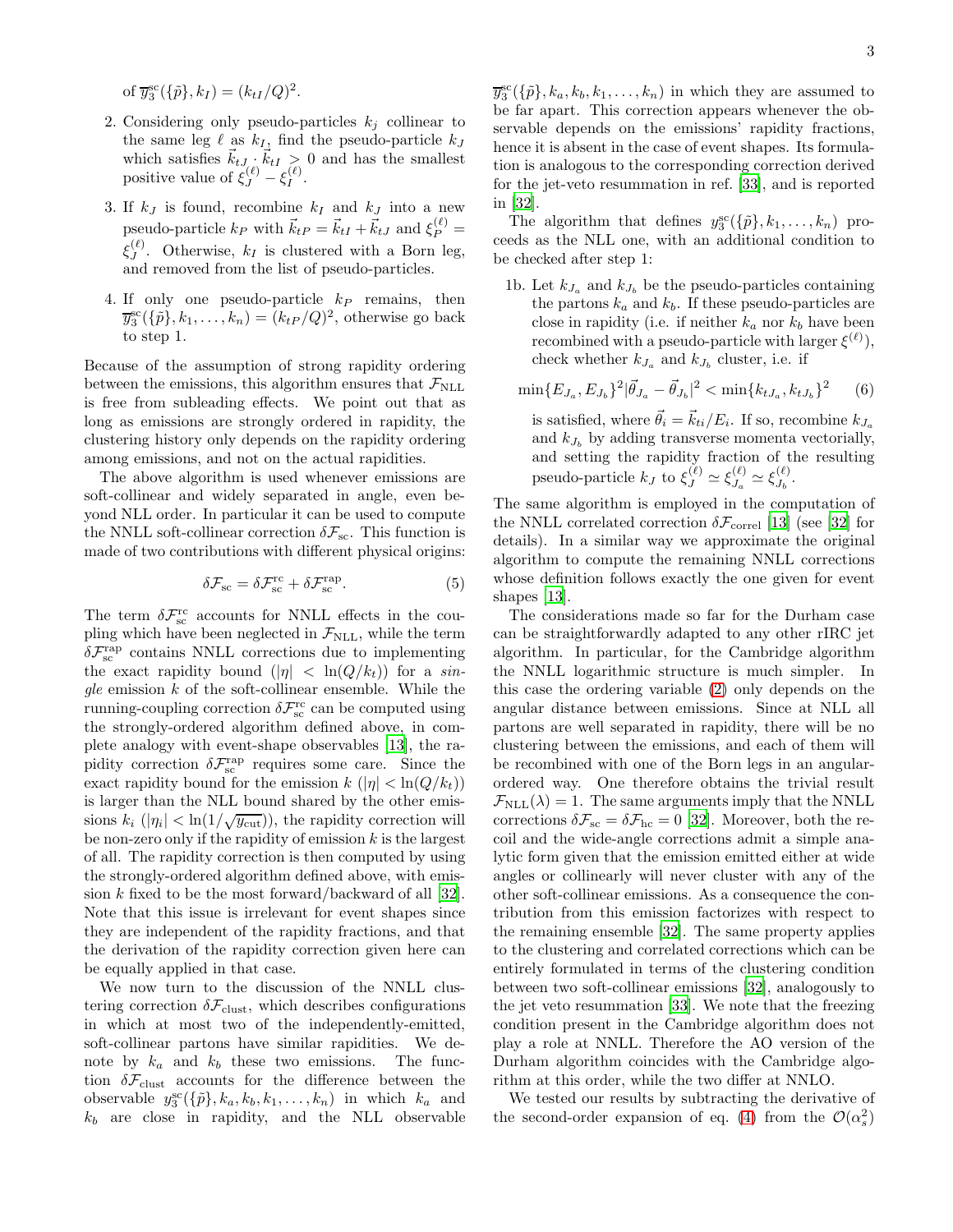

FIG. 1: Differential distributions for the three-jet resolution in the Durham (left) and Cambridge (right) algorithms. The plots show both the NLL+NNLO (blue/solid) and the NNLL+NNLO (red/hatched) results.

distributions obtained with the generator Event2 [\[38\]](#page-4-22), finding agreement [\[32](#page-4-20)]. Moreover, we applied the method to both the inclusive- $k_t$  [\[34](#page-4-23), [35\]](#page-4-24) and the flavor- $k_t$  [\[36](#page-4-25)] algorithms, finding also perfect agreement with Event2 at  $\mathcal{O}(\alpha_s^2)$ .<sup>3</sup>

We illustrate the impact of our calculation by matching the NNLL two-jet rate [\(4\)](#page-1-0) to the  $\mathcal{O}(\alpha_s^3)$  result obtained with the program EERAD3 [\[37](#page-4-26)] for both the Durham and the Cambridge algorithms. Figure [1](#page-14-0) shows the

<span id="page-4-2"></span><span id="page-4-1"></span><span id="page-4-0"></span>

<span id="page-4-5"></span><span id="page-4-4"></span><span id="page-4-3"></span>FIG. 2: Comparison of NNLL+NNLO predictions for the twojet rates to data from the L3 collaboration [\[27\]](#page-4-27).

<span id="page-4-14"></span><span id="page-4-13"></span><span id="page-4-12"></span><span id="page-4-11"></span><span id="page-4-10"></span><span id="page-4-9"></span><span id="page-4-8"></span><span id="page-4-7"></span>matched differential distributions for the three-jet resolution parameter, defined in [\(3\)](#page-0-1), at NNLL+NNLO and NLL+NNLO. The results are obtained at  $Q = M_Z$ , using the coupling  $\alpha_s(M_Z) = 0.118$ , and the E recombination scheme. To impose unitarity, following ref. [\[13\]](#page-4-18), we employ the modified logarithms

<span id="page-4-27"></span><span id="page-4-15"></span>
$$
\ln \frac{1}{y_3} \to \ln \left( 1 + \left( \frac{x_y}{y_3} \right) - \left( \frac{x_y}{y_{3,\text{max}}} \right) \right) ,\qquad (7)
$$

<span id="page-4-20"></span><span id="page-4-19"></span><span id="page-4-17"></span><span id="page-4-16"></span>in such a way that the  $x_y$  dependence is N<sup>3</sup>LL. This also ensures that the distribution vanishes at the kinematical endpoint  $y_{3,\text{max}}$ , taken from the NNLO result. Furthermore, the variation of  $x<sub>y</sub>$  probes the size of subleading logarithmic effects. Our theoretical uncertainties are obtained by varying, one at the time,  $x<sub>y</sub>$  and the renormalization scale  $\mu_R$  by a factor of two in either direction around the central values  $x_y = 1$  and  $\mu_R = Q$ , and taking the envelope of these variations.

<span id="page-4-26"></span><span id="page-4-25"></span><span id="page-4-24"></span><span id="page-4-23"></span><span id="page-4-21"></span>For the Durham algorithm, as expected, we observe a significant reduction of the theory error when going from NLL to NNLL. On the contrary, for the Cambridge algorithm, NNLL corrections are quite large, and the NNLL uncertainty is larger than the NLL one, which in turn seems to be underestimated. This effect can be understood by observing that the NLL prediction for the Cambridge algorithm does not contain any information about multiple emissions effects since no clustering occurs at this order and  $\mathcal{F}_{\text{NLL}} = 1$ . These effects appear only at NNLL, explaining the sizable numerical corrections. It follows that the NLL theory uncertainty as estimated in figure [1](#page-14-0) is unable to capture large subleading effects. A similar phenomenon was already observed in the resummation for the jet-veto efficiency [\[33](#page-4-21)].

<span id="page-4-22"></span>To conclude, in figure [2](#page-14-1) we compare our NNLL+NNLO prediction to the data taken by the L3 collaboration at

<span id="page-4-18"></span><span id="page-4-6"></span><sup>&</sup>lt;sup>3</sup> A check at  $\mathcal{O}(\alpha_s^3)$  would require a very stable fixed-order distribution at small  $y_{\text{cut}}$  at this order. However, we have not been able to obtain stable enough predictions to carry out this test.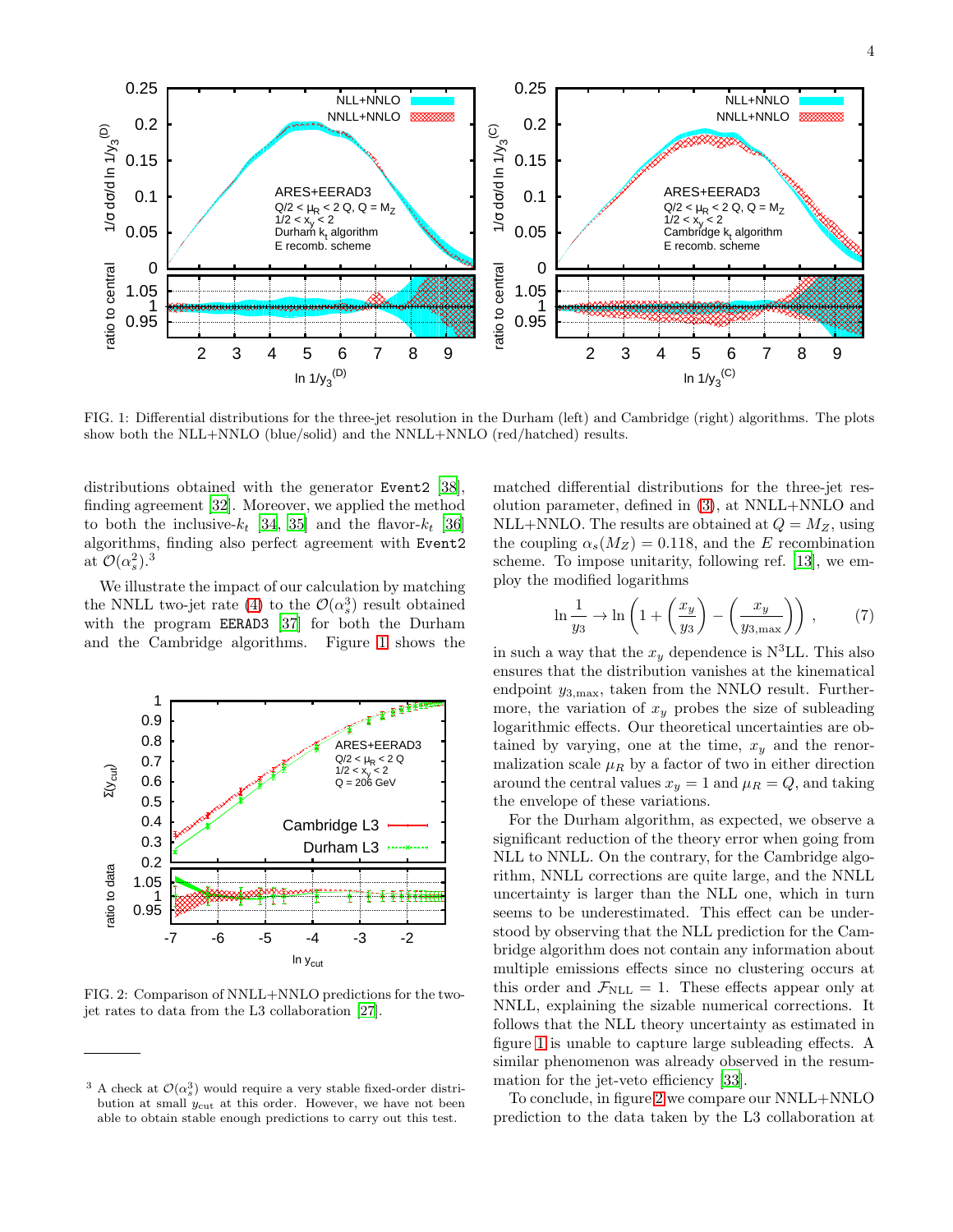LEP2 [\[27](#page-4-27)] at  $Q = 206 \,\text{GeV}$ . At this high center-of-mass energy the impact of hadronization effects, which are not included in our calculation, is moderate. Overall, we find good agreement with data down to the lowest values of  $y_{\text{cut}}$ . Owing to the small residual perturbative uncertainties, our calculation shows promise for a precise determination of the strong coupling using  $e^+e^-$  data measured at LEP.

In this paper we have presented a general method for final-state resummation at NNLL order for global rIRC safe observables that vanish in the two-jet limit, where a single family of large logarithms is resummed. We derived explicit results for the two-jet rate in  $e^+e^-$ . The computer code ARES used to obtain the results presented here can be made available upon request to the authors.

<span id="page-5-0"></span>We would like to thank Gavin Salam for fruitful discussions. PM and GZ have been partially supported by the ERC grant 614577 HICCUP. The work of PM is partly supported by the SNF under grant PBZHP2-147297, and the work of AB is supported by the STFC under grant number ST/L000504/1. We gratefully acknowledge the Mainz Institute for Theoretical Physics (MITP) (PM and GZ), KITP (GZ), and the CERN's Theory Department (AB, HM, PM) for hospitality and partial support while part of this work was carried out. AB, HM and PM acknowledge the use of the DiRAC Complexity HPC facility under the grant PPSP62.

- [1] G. Altarelli, Ann. Rev. Nucl. Part. Sci. 39 (1989) 357.
- [2] S. Bethke and J. E. Pilcher, Ann. Rev. Nucl. Part. Sci. 42 (1992) 251.
- <span id="page-5-2"></span>[3] A. Gehrmann-De Ridder, T. Gehrmann, E. W. N. Glover and G. Heinrich, JHEP 0712 (2007) 094 [arXiv:0711.4711 [hep-ph]].
- [4] A. Gehrmann-De Ridder, T. Gehrmann, E. W. N. Glover and G. Heinrich, Phys. Rev. Lett. 100 (2008) 172001 [arXiv:0802.0813 [hep-ph]].
- [5] S. Weinzierl, Phys. Rev. Lett. 101 (2008) 162001 [arXiv:0807.3241 [hep-ph]].
- [6] S. Weinzierl, JHEP 0906 (2009) 041 [arXiv:0904.1077 [hep-ph]].
- [7] V. Del Duca, C. Duhr, A. Kardos, G. Somogyi, Z. Szor, Z. Trocsanyi and Z. Tulipant, arXiv:1606.03453 [hep-ph].
- [8] S. Catani, Y. L. Dokshitzer, M. Olsson, G. Turnock and B. R. Webber, Phys. Lett. B 269 (1991) 432.
- [9] T. Becher and M. D. Schwartz, JHEP 0807 (2008) 034 [arXiv:0803.0342 [hep-ph]].
- [10] Y. T. Chien and M. D. Schwartz, JHEP 1008 (2010) 058 [arXiv:1005.1644 [hep-ph]].
- [11] T. Becher and G. Bell, JHEP 1211 (2012) 126 [arXiv:1210.0580 [hep-ph]].
- [12] A. H. Hoang, D. W. Kolodrubetz, V. Mateu and I. W. Stewart, Phys. Rev. D 91 (2015) no.9, 094017 [arXiv:1411.6633 [hep-ph]].
- <span id="page-5-1"></span>[13] A. Banfi, H. McAslan, P. F. Monni and G. Zanderighi, JHEP 1505 (2015) 102 [arXiv:1412.2126 [hep-ph]].
- [14] T. Becher, X. Garcia i Tormo and J. Piclum, Phys. Rev.

D 93 (2016) no.5, 054038 Erratum: [Phys. Rev. D 93 (2016) no.7, 079905] [arXiv:1512.00022 [hep-ph]].

- [15] A. Banfi, G. P. Salam and G. Zanderighi, JHEP 0201 (2002) 018 [hep-ph/0112156].
- [16] R. Abbate, M. Fickinger, A. H. Hoang, V. Mateu and I. W. Stewart, Phys. Rev. D 83 (2011) 074021 [arXiv:1006.3080 [hep-ph]].
- [17] A. H. Hoang, D. W. Kolodrubetz, V. Mateu and I. W. Stewart, Phys. Rev. D 91 (2015) no.9, 094018 [arXiv:1501.04111 [hep-ph]].
- [18] T. Gehrmann, G. Luisoni and P. F. Monni, Eur. Phys. J. C 73 (2013) no.1, 2265 [arXiv:1210.6945 [hep-ph]].
- [19] S. Bethke, G. Dissertori and G. P. Salam,
- [20] G. Dissertori, A. Gehrmann-De Ridder, T. Gehrmann, E. W. N. Glover, G. Heinrich and H. Stenzel, Phys. Rev. Lett. 104 (2010) 072002 [arXiv:0910.4283 [hep-ph]].
- [21] S. Bethke et al. [JADE Collaboration], Eur. Phys. J. C 64 (2009) 351 [arXiv:0810.1389 [hep-ex]].
- [22] G. Dissertori, A. Gehrmann-De Ridder, T. Gehrmann, E. W. N. Glover, G. Heinrich, G. Luisoni and H. Stenzel, JHEP 0908 (2009) 036 [arXiv:0906.3436 [hep-ph]].
- [23] G. Abbiendi et al. [OPAL Collaboration], Eur. Phys. J. C 71 (2011) 1733 [arXiv:1101.1470 [hep-ex]].
- [24] A. Heister et al. [ALEPH Collaboration], Eur. Phys. J. C 35 (2004) 457.
- [25] J. Abdallah et al. [DELPHI Collaboration], Eur. Phys. J. C 29 (2003) 285 [hep-ex/0307048].
- [26] B. Adeva et al. [L3 Collaboration], Z. Phys. C 55 (1992) 39.
- [27] P. Achard et al. [L3 Collaboration], Phys. Rept. 399 (2004) 71 [hep-ex/0406049].
- [28] G. Abbiendi et al. [OPAL Collaboration], Eur. Phys. J. C 40 (2005) 287 [hep-ex/0503051].
- [29] Y. L. Dokshitzer, G. D. Leder, S. Moretti and B. R. Webber, JHEP 9708 (1997) 001 [hep-ph/9707323].
- [30] S. Bentvelsen and I. Meyer, Eur. Phys. J. C 4 (1998) 623 doi:10.1007/s100520050232 [hep-ph/9803322].
- [31] A. Banfi, G. P. Salam and G. Zanderighi, JHEP 0503 (2005) 073 [hep-ph/0407286].
- [32] A. Banfi, H. McAslan, P. F. Monni and G. Zanderighi, supplemental material, available at the end of the arXiv version of this article.
- [33] A. Banfi, P. F. Monni, G. P. Salam and G. Zanderighi, Phys. Rev. Lett. 109 (2012) 202001 [arXiv:1206.4998 [hep-ph]].
- [34] S. Weinzierl, Eur. Phys. J. C **71** (2011) 1565 Erratum: [Eur. Phys. J. C 71 (2011) 1717] [arXiv:1011.6247 [hepph]].
- [35] M. Cacciari, G. P. Salam and G. Soyez, Eur. Phys. J. C 72 (2012) 1896 doi:10.1140/epjc/s10052-012-1896-2 [arXiv:1111.6097 [hep-ph]].
- [36] A. Banfi, G. P. Salam and G. Zanderighi, Eur. Phys. J. C 47 (2006) 113 [hep-ph/0601139].
- [37] A. Gehrmann-De Ridder, T. Gehrmann, E. W. N. Glover and G. Heinrich, Comput. Phys. Commun. 185 (2014) 3331 [arXiv:1402.4140 [hep-ph]].
- [38] S. Catani and M. H. Seymour, Nucl. Phys. B 485 (1997) 291 [Erratum-ibid. B 510 (1998) 503] [hep-ph/9605323].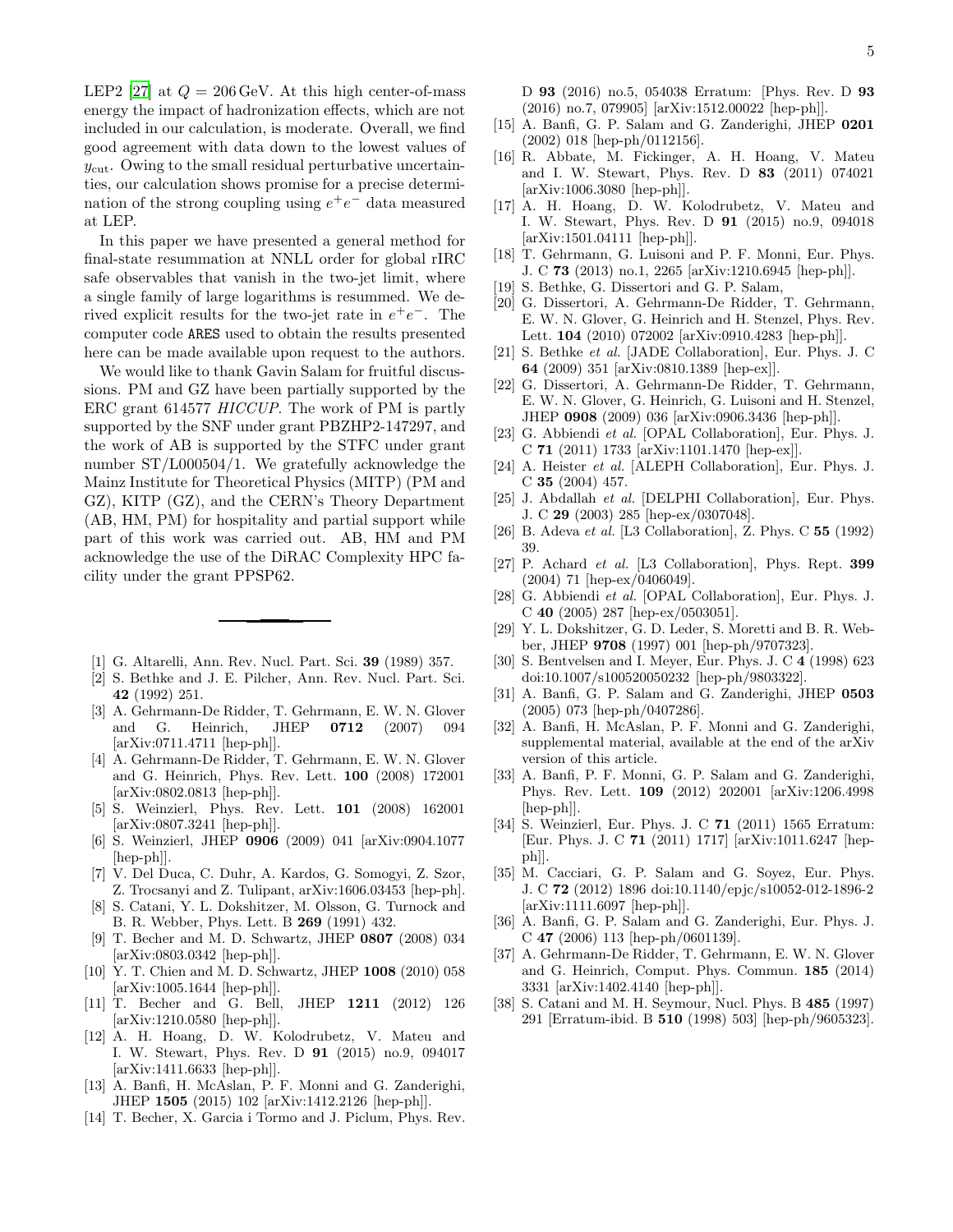#### Supplemental material

We provide here explicit formulae that complete the discussion of the letter. Furthermore analytic results for the case of the Cambridge algorithm are derived explicitly.

#### <span id="page-6-0"></span>Next-to-next-to-leading-logarithmic real corrections

#### Resolved real corrections at NLL

At NLL accuracy the details of the resolved real radiation are described by the multiple emission function  $\mathcal{F}_{\text{NLL}}$ .  $\mathcal{F}_{\text{NLL}}$  is defined on an ensemble of independently-emitted soft and collinear partons, widely separated in rapidity. Moreover, all emissions have the same rapidity bound  $|\eta_i| < \ln(1/\sqrt{y_{\text{cut}}})$ . The multiple emission function depends on  $\lambda = \alpha_s(\mu_R)\beta_0 \ln(1/y_{\text{cut}})$  ( $\mu_R$  being the renormalization scale) with  $\beta_0 = \frac{11C_A - 2n_f}{12\pi}$ , and is defined as

$$
\mathcal{F}_{\text{NLL}}(\lambda) = \int d\mathcal{Z} [\{R'_{\text{NLL},\ell_i}, k_i\}] \Theta \left(1 - \lim_{y_{\text{cut}} \to 0} \frac{\overline{y}_3^{\text{sc}}(\{\tilde{p}\}, \{k_i\})}{y_{\text{cut}}}\right). \tag{8}
$$

In the above equation,  $dZ[\{R'_{\text{NLL},\ell_i}, k_i\}]$  is the soft-collinear measure, which is defined for any arbitrary function  $G(\{\tilde{p}\},k_1,\ldots,k_n)$  as

<span id="page-6-1"></span>
$$
\int dZ [\{R'_{\text{NLL},\ell_i}, k_i\}] G(\{\tilde{p}\}, \{k_i\}) = \epsilon^{R'_{\text{NLL}}} \sum_{n=0}^{\infty} \frac{1}{n!} \prod_{i=1}^{n} \int_{\epsilon}^{\infty} \frac{d\zeta_i}{\zeta_i} \int_{0}^{2\pi} \frac{d\phi_i}{2\pi} \sum_{\ell_i=1,2} \int_{0}^{1} d\xi_i^{(\ell_i)} R'_{\text{NLL},\ell_i} G(\{\tilde{p}\}, k_1, \dots, k_n). \tag{9}
$$

Here  $\zeta_i = \frac{k_{ii}^2}{Q^2 y_{\text{cut}}}, \xi_i^{(\ell_i)} = |\eta_i|/\eta_{\text{max}}$ , and  $R'_{\text{NLL},\ell}$  is defined in appendix B of ref. [\[13\]](#page-4-18). For each emission  $k_i$  the sum is over the two emitting legs  $\ell_i = 1, 2$ , and  $\ell_i = 1$  ( $\ell_i = 2$ ) when  $\eta_i$  is positive (negative). The measure [\(9\)](#page-5-0) differs from that used in the case of event shapes, because of the presence of the integrals over the rapidity fractions  $\xi_i^{(\ell_i)}$ , where in this case  $\eta_{\text{max}} = \ln(1/\sqrt{y_{\text{cut}}})$ . In the case of event-shapes, one could integrate inclusively over the rapidity fractions. This is not the case for  $y_3$  since it depends explicitly on the particles'  $\xi_i^{(\ell_i)}$ .  $d\mathcal{Z}[\{R'_{\text{NLL},\ell_i},k_i\}]$  satisfies the normalization condition

<span id="page-6-3"></span><span id="page-6-2"></span>
$$
\int d\mathcal{Z}[\{R'_{\mathrm{NLL},\ell_i}, k_i\}] \prod_i \Theta\left(1 - \lim_{y_{\mathrm{cut}} \to 0} \frac{\overline{y}_3^{\mathrm{cc}}(\{\tilde{p}\}, k_i)}{y_{\mathrm{cut}}}\right) = 1. \tag{10}
$$

Note that in the presence of a single soft-collinear emission  $\overline{y}_3^{\text{sc}}(\{\tilde{p}\}, k_i) = y_3^{\text{sc}}(\{\tilde{p}\}, k_i)$ .

- Durham algorithm: when emissions are both soft and collinear, and strongly ordered in rapidity, the observable, denoted by  $\overline{y}_3^{\text{sc}}(\{\tilde{p}\},k_1,\ldots,k_n)$ , can be computed with the following simplified algorithm:
	- 1. Find the index I of the smallest  $\overline{y}_3^{\text{sc}}(\{\tilde{p}\}, k_I) = y_3^{\text{sc}}(\{\tilde{p}\}, k_I) = (k_{tI}/Q)^2$ .
	- 2. Considering only pseudo-particles  $k_j$  collinear to the same leg  $\ell$  as I, find parton  $k_j$  which satisfies  $\vec{k}_{t,j} \cdot \vec{k}_{t,j} >$ 0 and has the smallest *positive* value of  $\xi_J^{(\ell)} - \xi_I^{(\ell)}$  $I^{(k)}$ .
	- 3. If  $k_J$  is found, recombine partons I and J into a new pseudo-particle  $k_P$  with  $\vec{k}_{tP} = \vec{k}_{tI} + \vec{k}_{tJ}$  and  $\xi_P^{(\ell)} = \xi_J^{(\ell)}$  $J^{\left(\ell\right)}$  . Otherwise,  $k_I$  is clustered with a Born leg, and removed from the list of pseudo-particles.
	- 4. If only one pseudo-particle  $k_P$  remains, then  $\overline{y}_3^{\text{sc}}(\{\tilde{p}\}, k_1, \ldots, k_n) = (k_{tP}/Q)^2$ , otherwise go back to step 1.
- <span id="page-6-4"></span>• Cambridge algorithm: since for the Cambridge algorithm no recombinations occur if all emissions are widely separated in rapidity, we have:

$$
\Theta\left(1 - \lim_{y_{\text{cut}} \to 0} \frac{\overline{y}_3^{\text{sc}}(\{\tilde{p}\}, k_1, \dots, k_n)}{y_{\text{cut}}}\right) = \prod_{i=1}^n \Theta\left(1 - \lim_{y_{\text{cut}} \to 0} \frac{y_3^{\text{sc}}(\{\tilde{p}\}, k_i)}{y_{\text{cut}}}\right). \tag{11}
$$

Therefore, for this algorithm,  $\mathcal{F}_{\text{NLL}}(\lambda) = 1$ .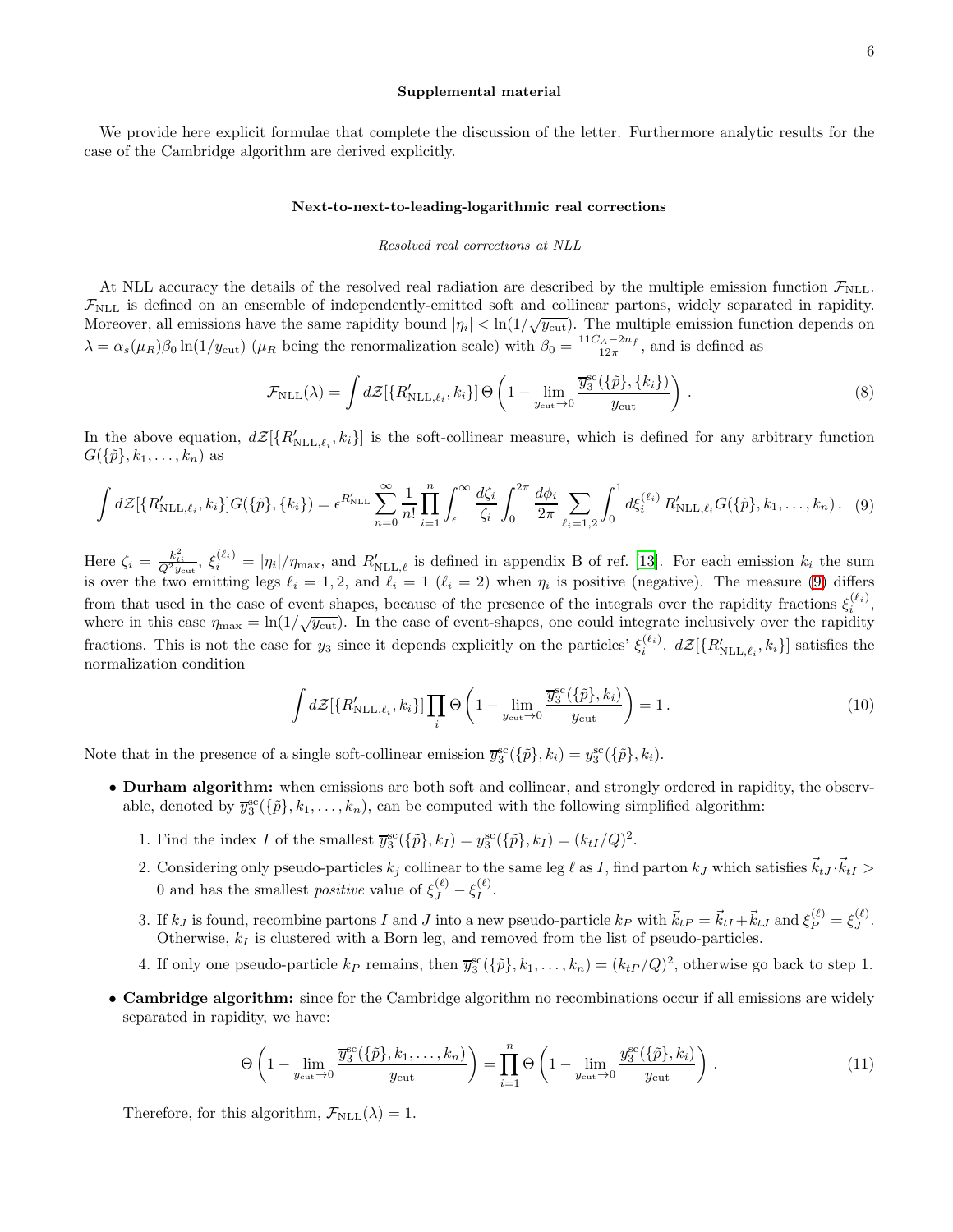#### <span id="page-7-0"></span>Soft-collinear correction

The soft-collinear NNLL correction takes into account the correct rapidity bound for one of the soft-collinear emissions that give rise to the NLL multiple emission function, as well as NNLL contributions arising from the running of the QCD coupling in the soft-collinear matrix elements. We denote by  $k$  the emission for which we account for either effect, and introduce  $\zeta$  such that  $y_3^{\text{sc}}(\{\tilde{p}\},k) = k_t^2/Q^2 = \zeta y_{\text{cut}}$ . If  $y_3$  were an event shape, we could integrate inclusively over the rapidity fraction of each emission. As a result, the emission probability for  $k$ , collinear to the Born leg  $\ell$ , would be proportional to the function  $R'_{\ell}(\zeta y_{\text{cut}})$  defined in Section 2 of ref. [\[13\]](#page-4-18). In this case both NNLL effects could be accounted for by expanding  $R'_{\ell}(\zeta y_{\text{cut}})$  as follows:

$$
R'_{\ell} (\zeta y_{\text{cut}}) \simeq R'_{\text{NLL}, \ell}(y_{\text{cut}}) + \delta R'_{\text{NNLL}, \ell}(y_{\text{cut}}) + R''_{\ell}(y_{\text{cut}}) \ln \frac{1}{\zeta}.
$$
 (12)

The full expressions for  $\delta R'_{NNLL,\ell}(y_{\text{cut}})$  and  $R''_{\ell}(y_{\text{cut}})$  are given in ref. [\[13](#page-4-18)]. In the present case, this correction must be formulated in a slightly more general way than the corresponding one defined for event-shape observables [\[13](#page-4-18)]. The NNLL term proportional to  $\delta R'_{NNLL,\ell}(y_{\text{cut}})$  in eq. [\(12\)](#page-6-0) contains the contribution from the one-loop cusp anomalous dimension as well as from the two-loop running of the QCD coupling. In this term, the rapidity of all emissions is bounded by the NLL limit  $\ln(1/\sqrt{y_{\text{cut}}})$ . Therefore this correction is unchanged with respect to event shapes, and gives rise to

$$
\frac{\pi}{\alpha_s(\mu_R)} \int_0^\infty \frac{d\zeta}{\zeta} \int_0^{2\pi} \frac{d\phi}{2\pi} \sum_{\ell=1,2} \int_0^1 d\xi^{(\ell)} \delta R'_{\text{NNLL},\ell} \int d\mathcal{Z} [\{R'_{\text{NLL},\ell_i}, k_i\}] \times \times \left[ \Theta \left( 1 - \lim_{y_{\text{cut}} \to 0} \frac{\overline{y}_3^{\text{sc}}(\{\tilde{p}\}, k, \{k_i\})}{y_{\text{cut}}} \right) - \Theta (1 - \zeta) \Theta \left( 1 - \lim_{y_{\text{cut}} \to 0} \frac{\overline{y}_3^{\text{sc}}(\{\tilde{p}\}, \{k_i\})}{y_{\text{cut}}} \right) \right],
$$
\n(13)

where the soft-collinear observable  $\overline{y}_3^{\text{sc}}(\{\tilde{p}\},k,\{k_i\})$  is computed by means of the NLL algorithms given in the previous section.

The remaining term in the r.h.s. of eq. [\(12\)](#page-6-0) is proportional to the function  $R''_{\ell}(y_{\text{cut}})$  given by

$$
R_{\ell}''(y_{\text{cut}}) = \frac{\alpha_s(\sqrt{y_{\text{cut}}}Q)}{2\pi}C_F\left(\beta_0\alpha_s(\sqrt{y_{\text{cut}}}Q)\ln\left(\frac{1}{y_{\text{cut}}}\right)+1\right). \tag{14}
$$

The above function is made of two contributions: the term proportional to  $\beta_0$  arises from expanding  $\alpha_s(k_t)$  around  $\alpha_s(\sqrt{y_{\text{cut}}}Q)$  in the soft emission matrix element as follows

<span id="page-7-2"></span>
$$
\alpha_s(k_t) \simeq \alpha_s(\sqrt{y_{\text{cut}}}Q) + \beta_0 \alpha_s^2(\sqrt{y_{\text{cut}}}Q) \ln \frac{1}{\zeta}.
$$
\n(15)

The term proportional to  $\ln(1/\zeta)$  is purely NNLL. Therefore, when integrating over the emissions' phase space, we can set all rapidity bounds to the NLL limit  $\ln(1/\sqrt{y_{\text{cut}}})$ , neglecting subleading logarithmic terms. This approximation is identical to the one defining eq. [\(13\)](#page-6-1), therefore the two corrections can be put together to define the running-coupling part  $\delta \mathcal{F}^{\rm rc}_{\rm sc}$  of the soft-collinear correction as follows:

$$
\delta \mathcal{F}_{\rm sc}^{\rm rc}(\lambda) = \frac{\pi}{\alpha_s(\mu_R)} \int_0^\infty \frac{d\zeta}{\zeta} \int_0^{2\pi} \frac{d\phi}{2\pi} \sum_{\ell=1,2} \int_0^1 d\xi^{(\ell)} \left( \delta R'_{\rm NNLL,\ell} + \lambda R''_{\ell} \ln \frac{1}{\zeta} \right) \int d\mathcal{Z} [\{R'_{\rm NLL,\ell_i}, k_i\}] \times
$$
  
 
$$
\times \left[ \Theta \left( 1 - \lim_{y_{\rm cut} \to 0} \frac{\overline{y}_3^{\rm sc}(\{\tilde{p}\}, k, \{k_i\})}{y_{\rm cut}} \right) - \Theta (1 - \zeta) \Theta \left( 1 - \lim_{y_{\rm cut} \to 0} \frac{\overline{y}_3^{\rm sc}(\{\tilde{p}\}, \{k_i\})}{y_{\rm cut}} \right) \right],
$$
(16)

where

<span id="page-7-1"></span>
$$
\lambda R_{\ell}^{\prime\prime} = \frac{C_F}{2\pi} \beta_0 \alpha_s^2 (\sqrt{y_{\text{cut}}} Q) \ln \frac{1}{y_{\text{cut}}} \,. \tag{17}
$$

The second term in eq.  $(14)$  is associated with the correct rapidity bound for emission k. Given that the observable in this case depends on the rapidity fractions of the emissions, unlike for event shapes the latter correction is not accounted for by eq. [\(12\)](#page-6-0).

To study how the form of this correction is modified, let us consider a given ensemble of n emissions  $k_1, \ldots, k_n$ strongly ordered in rapidity, collinear to the same hard leg, say  $\ell = 1$  which corresponds to positive rapidities. All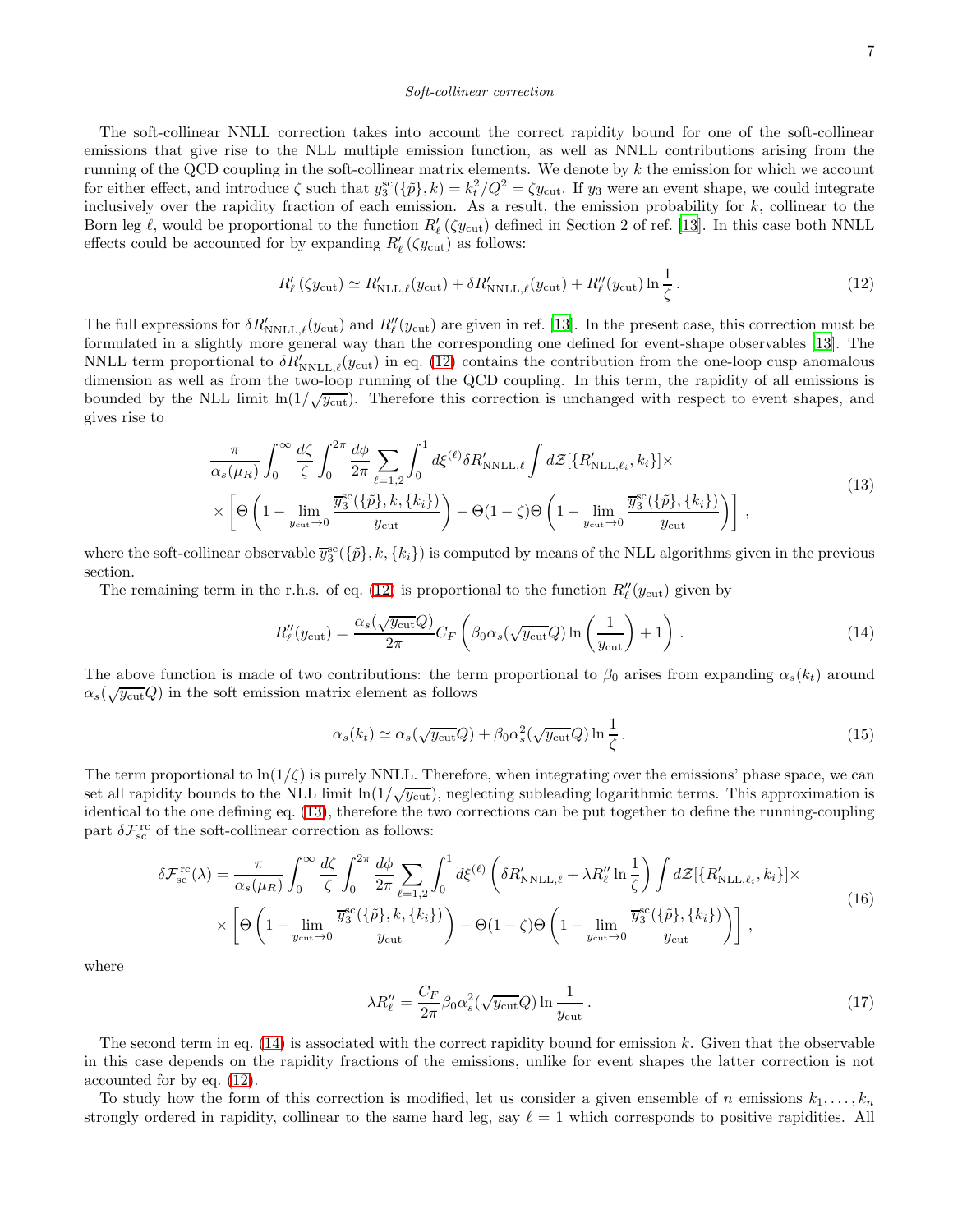of the emissions have the NLL rapidity bound  $\ln(1/\sqrt{y_{\text{cut}}})$  except for the emission  $k_j$  which has the exact rapidity bound  $\ln(Q/k_{tj}) > \ln(1/\sqrt{y_{\text{cut}}})$ . The latter relation can be proven by observing that for all emissions  $k_i$  one has that  $k_{ti} \leq \sqrt{y_{\text{cut}}} Q$ . This statement is trivial if no clustering occurs. If pseudo-particles  $k_I$  and  $k_J$  are recombined, the transverse momentum of the resulting jet  $|\vec{k}_{tI} + \vec{k}_{tJ}|$  will be larger than  $k_{tI}$  and  $k_{tJ}$ . This is because a clustering occurs only if  $\vec{k}_{tI} \cdot \vec{k}_{tJ} > 0$  in the NLL algorithm. By induction, in all configurations which end up with two jets (i.e.  $\overline{y}_3^{\text{sc}}(\{\tilde{p}\},\{k_i\}) < y_{\text{cut}}$ , one has  $k_{ti} \leq \sqrt{y_{\text{cut}}}Q$  for all particles  $k_i$ .

Let us consider a given ordering of transverse momenta  ${k_{ti}}$  of the n emissions. For such a configuration of transverse momenta, n! rapidity orderings are available. Each rapidity ordering corresponds to a different value for the observable in its NLL version (see the algorithm given in the previous section). We now assume that all emissions but  $k_j$  have the NLL rapidity bound  $\ln(1/\sqrt{y_{\text{cut}}})$ , whereas  $\eta_j < \ln(Q/k_{tj})$ . Without loss of generality, we start by considering the generic ordering  $\eta_1 > \eta_2 > \cdots > \eta_j > \cdots > \eta_n$ . We can identify two possible scenarios: when the most forward emission has rapidity  $\eta_1 < \ln(1/\sqrt{y_{\text{cut}}})$ , and when  $\ln(1/\sqrt{y_{\text{cut}}}) < \eta_1 < \ln(Q/k_{t1})$ . In the first case, after including running couplings and color factors, the corresponding rapidity integral is

$$
I_1^{(n)} = \left(\frac{C_F}{\pi}\right)^n \prod_{i=1}^n \alpha_s(k_{ti}) \int^{\ln(1/\sqrt{y_{\text{cut}}})} d\eta_1 \int^{\eta_1} d\eta_2 \dots \int^{\eta_{j-1}} d\eta_j \dots \int^{\eta_{n-1}} d\eta_n = \left(\frac{C_F}{\pi}\right)^n \prod_{i=1}^n \alpha_s(k_{ti}) \frac{1}{n!} \ln^n \frac{1}{\sqrt{y_{\text{cut}}}}.
$$
\n(18)

We stress that this result is the same regardless of the rapidity bound of emissions  $k_2, \dots, k_n$ . Note that the integral in eq. [\(18\)](#page-7-0) is correct under the assumption of strong rapidity ordering. The extra NNLL correction originating from configurations in which two emissions are close in rapidity, for which the NLL version of the observable cannot be applied, is taken into account in the clustering corrections derived below. It is manifest that the integral [\(18\)](#page-7-0) contributes to a given kinematic configuration starting at NLL. To neglect subleading effects, we can expand the strong coupling in eq. [\(18\)](#page-7-0) as in eq. [\(15\)](#page-6-3). This leads to

$$
I_1^{(n)} = \left(\frac{C_F}{\pi}\right)^n \alpha_s^n \left(\sqrt{y_{\text{cut}}}Q\right) \frac{1}{n!} \ln^n \frac{1}{\sqrt{y_{\text{cut}}}} + \beta_0 \alpha_s^{n+1} \left(\sqrt{y_{\text{cut}}}Q\right) \left(\frac{C_F}{\pi}\right)^n \frac{1}{n!} \ln^n \frac{1}{\sqrt{y_{\text{cut}}}} \sum_{i=1}^n \ln \frac{1}{\zeta_i} + \mathcal{O}(\mathcal{N}^3 \text{LL})
$$
  

$$
\simeq \frac{(R'_\ell(y_{\text{cut}}))^n}{n!} + \lambda R''_\ell(y_{\text{cut}}) \frac{(R'_\ell(y_{\text{cut}}))^{n-1}}{n!} \sum_{i=1}^n \ln \frac{1}{\zeta_i},\tag{19}
$$

where we used

$$
\ln \frac{Q}{k_{ti}} = \ln \frac{1}{\sqrt{y_{\text{cut}}}} + \ln \frac{1}{\sqrt{\zeta_i}},\tag{20}
$$

and  $\zeta_i = (k_{ti}/Q)^2/y_{\text{cut}}$ .

<span id="page-8-0"></span>Analogously, the configurations in which  $\ln(1/\sqrt{y_{\text{cut}}}) < \eta_1 < \ln(Q/k_{t1})$  lead to

$$
I_2^{(n)} = \left(\frac{C_F}{\pi}\right)^n \prod_{i=1}^n \alpha_s(k_{ti}) \int_{\ln(1/\sqrt{y_{\text{cut}}})}^{\ln(Q/k_{t1})} d\eta_1 \int^{\eta_1} d\eta_2 \dots \int^{\eta_{j-1}} d\eta_j \dots \int^{\eta_{n-1}} d\eta_n.
$$
 (21)

The bound in  $\eta_2$  can be replaced with  $\ln(1/\sqrt{y_{\text{cut}}})$  since the region where  $\eta_2 > \ln(1/\sqrt{y_{\text{cut}}})$  gives rise to a subleading correction. Moreover, the argument of the running coupling can be replaced with  $\sqrt{\frac{V_{\text{out}}}{Q}}$  for all emissions at NNLL. With these replacements we have

<span id="page-8-1"></span>
$$
I_2^{(n)} = \left(\frac{C_F}{\pi}\right)^n \alpha_s^n (Q \sqrt{y_{\text{cut}}}) \frac{1}{(n-1)!} \ln^{n-1} \frac{1}{\sqrt{y_{\text{cut}}}} \ln \frac{1}{\sqrt{\zeta_1}} = (1-\lambda) R_\ell''(y_{\text{cut}}) \frac{(R_\ell'(y_{\text{cut}}))^{n-1}}{(n-1)!} \ln \frac{1}{\zeta_1}.
$$
 (22)

Eq. [\(22\)](#page-7-1) gives a pure NNLL contribution, and it is obtained in the limit of strong rapidity ordering. The configuration in which two emissions are close in rapidity here gives a subleading correction, proving that there is no overlap with the configurations contributing to the clustering correction.

In eq. [\(19\)](#page-7-2) we can recognise the NLL contribution (first term in the r.h.s.) that gives rise to the function  $\mathcal{F}_{\text{NLL}}$ , and the NNLL correction proportional to  $\lambda R''_{\ell}$  in eq. [\(16\)](#page-6-4), that starts at  $\mathcal{O}(\alpha_s^3)$ . Eq. [\(22\)](#page-7-1) gives rise to a pure NNLL correction which accounts for the exact rapidity bound for a single emission. At NNLL accuracy, this bound matters only for the most forward/backward emission. We denote this correction by  $\delta \mathcal{F}^{\text{rap}}_{\text{sc}}$ .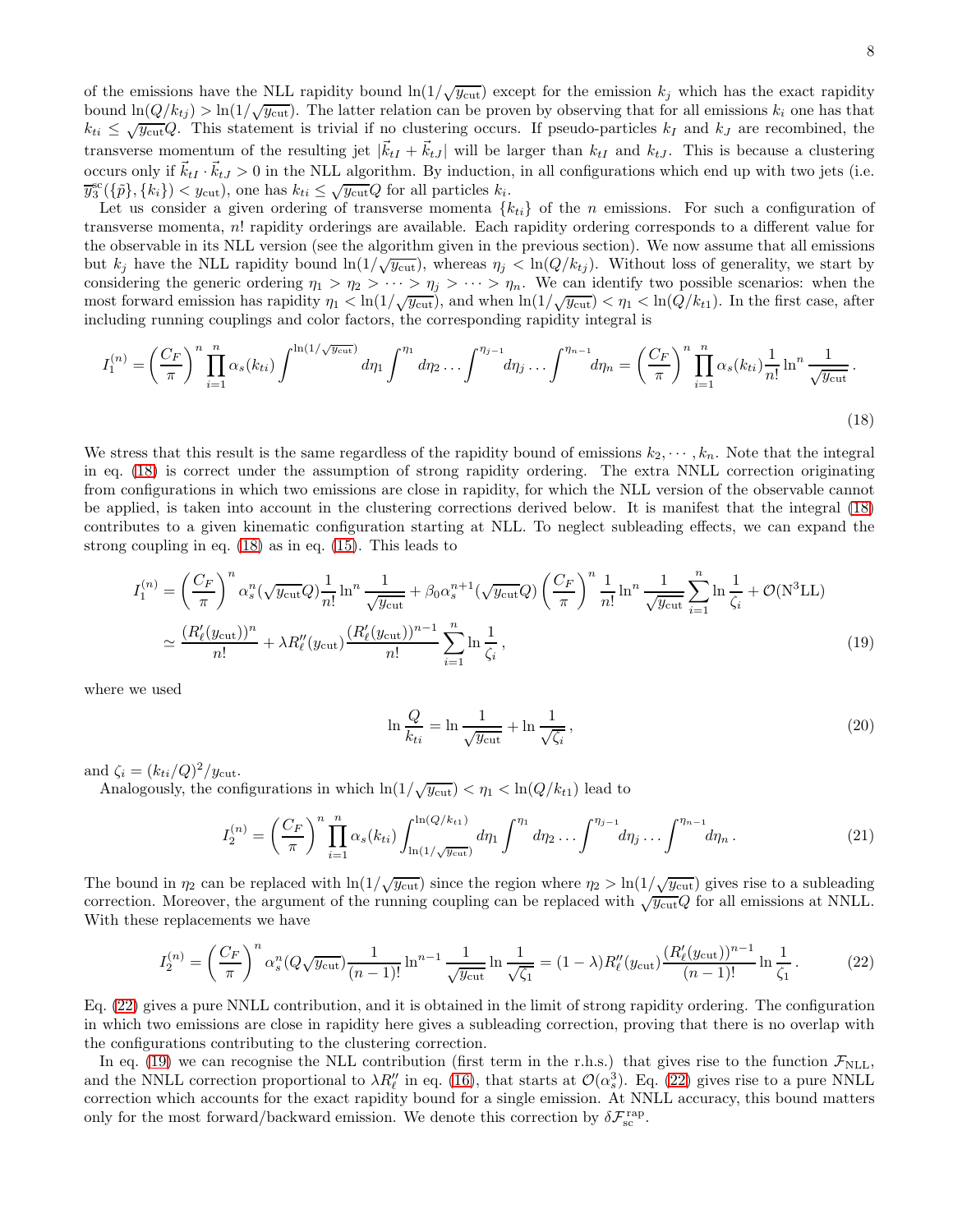In order to compute the latter to all orders, we set emission  $k$ , the one with the correct bound, to be the most forward/backward, and we generate randomly the rapidity fractions of the remaining emissions. This gives the following correction

$$
\delta \mathcal{F}_{\rm sc}^{\rm rap}(\lambda) = \frac{\pi}{\alpha_s(\mu_R)} \int_0^\infty \frac{d\zeta}{\zeta} \int_0^{2\pi} \frac{d\phi}{2\pi} \sum_{\ell=1,2} (1-\lambda) R_\ell' \ln \frac{1}{\zeta} \int d\mathcal{Z} [\{R'_{\rm NLL,\ell_i}, k_i\}] \times
$$
\n
$$
\times \left[ \Theta \left( 1 - \lim_{y_{\rm cut} \to 0} \frac{\overline{y}_3^{\rm sc}(\{\tilde{p}\}, k, \{k_i\})}{y_{\rm cut}} \right) - \Theta (1-\zeta) \Theta \left( 1 - \lim_{y_{\rm cut} \to 0} \frac{\overline{y}_3^{\rm sc}(\{\tilde{p}\}, \{k_i\})}{y_{\rm cut}} \right) \right]_{\xi^{(\ell)}=1},
$$
\n(23)

where now  $\zeta, \xi^{(\ell)}, \phi$  refer to the emission k with exact rapidity bound, and  $(1-\lambda)R''_{\ell} = C_F \alpha_s (\sqrt{y_{\text{cut}}}Q)/(2\pi)$  [\[13](#page-4-18)]. The condition  $\xi^{(\ell)} = 1$  indicates the rapidity fraction of k has been fixed to 1 reflecting the fact that the emission with the correct rapidity bound must be the most forward/backward in rapidity.

In the case of the event shapes, the integrals over the rapidity fractions can be evaluated inclusively, and the sum

$$
\delta \mathcal{F}_{\rm sc}^{\rm rc}(\lambda) + \delta \mathcal{F}_{\rm sc}^{\rm rap}(\lambda) \tag{24}
$$

reproduces the soft-collinear correction formulated in ref. [\[13\]](#page-4-18). Therefore, the formulation given here can be easily adapted to other observables, including event shapes.

• Cambridge algorithm: the form of the soft-collinear corrections  $\delta \mathcal{F}_{\rm sc}$  can be simplified using eq. [\(11\)](#page-5-1) as

$$
\Theta\left(1-\lim_{y_{\text{cut}}\to 0}\frac{\overline{y}_{3}^{\text{sc}}(\{\tilde{p}\},k,\{k_{i}\})}{y_{\text{cut}}}\right)-\Theta(1-\zeta)\Theta\left(1-\lim_{y_{\text{cut}}\to 0}\frac{\overline{y}_{3}^{\text{sc}}(\{\tilde{p}\},\{k_{i}\})}{y_{\text{cut}}}\right)
$$
\n
$$
=\left[\Theta\left(1-\lim_{y_{\text{cut}}\to 0}\frac{\overline{y}_{3}^{\text{sc}}(\{\tilde{p}\},k)}{y_{\text{cut}}}\right)-\Theta(1-\zeta)\right]\prod_{i=1}^{n}\Theta\left(1-\lim_{y_{\text{cut}}\to 0}\frac{y_{3}^{\text{sc}}(\{\tilde{p}\},k_{i})}{y_{\text{cut}}}\right)=0,
$$
\n(25)

where we made use of the definition of  $\zeta = y_3^{\text{sc}}(\{\tilde{p}\},\{k\}) = \zeta y_{\text{cut}}$ . This result trivially leads to  $\delta \mathcal{F}_{\text{sc}}(\lambda) = 0$  for the Cambridge algorithm.

#### Clustering corrections

This correction describes an ensemble of soft-collinear partons emitted off the Born legs of which at most two are close in rapidity and the remaining ones are strongly separated in angle. For rIRC safe observables, this kinematical configuration contributes only at NNLL order and beyond. The clustering correction  $\delta \mathcal{F}_{\text{clust}}$  encodes the abelian contribution to the above configuration, where the two partons which are close in rapidity have been emitted independently. Its expression reads

$$
\delta \mathcal{F}_{\text{clust}}(\lambda) = \frac{1}{2!} \int_0^\infty \frac{d\zeta_a}{\zeta_a} \int_0^{2\pi} \frac{d\phi_a}{2\pi} \sum_{\ell_a=1,2} \int_0^1 d\xi_a^{(\ell_a)} \left( \frac{2C_F \lambda}{\beta_0} \frac{R_{\ell_a}^{''}(y_{\text{cut}})}{\alpha_s(\mu_R)} \right) \int_0^\infty \frac{d\kappa}{\kappa} \int_{-\infty}^\infty d\eta \int_0^{2\pi} \frac{d\phi}{2\pi} \times \int \frac{d\zeta_a}{\kappa} \left[ \frac{R_{\ell_a}^{'}(y_{\text{cut}})}{\alpha_s(\mu_R)} \right] \left[ \Theta \left( 1 - \lim_{y_{\text{cut}} \to 0} \frac{y_3^{\text{sc}}(\{\tilde{p}\}, k_a, k_b, \{k_i\})}{y_{\text{cut}}} \right) - \Theta \left( 1 - \lim_{y_{\text{cut}} \to 0} \frac{\overline{y}_3^{\text{sc}}(\{\tilde{p}\}, k_a, k_b, \{k_i\})}{y_{\text{cut}}} \right) \right], \tag{26}
$$

<span id="page-9-0"></span>where  $y_3^{\text{sc}}(\{\tilde{p}\}, k_a, k_b, \{k_i\})$  is obtained with the clustering procedures outlined below for this type of kinematical configuration, while  $\overline{y}_3^{\text{sc}}(\{\tilde{p}\}, k_a, k_b, \{k_i\})$  is the NLL version of the algorithm. We have parameterized the phase space of the emission  $k_b$  in terms of the variables

$$
\kappa = k_{t,b}/k_{t,a} \qquad \eta = \eta_b - \eta_a, \qquad \phi = \phi_b - \phi_a. \tag{27}
$$

In terms of these variables  $k_b$  can be written as

$$
k_b = \kappa Q \sqrt{\zeta_a y_{\text{cut}}} (\cosh(\eta_a + \eta), \cos(\phi_a + \phi), \sin(\phi_a + \phi), \sinh(\eta_a + \eta)). \tag{28}
$$

In order to eliminate subleading effects, in the calculation of the observable we impose that  $k_b$  belongs to the same hemisphere as  $k_a$ . In practice, this is accomplished by setting  $\ell_b = \ell_a$  and  $\xi_b^{(\ell_a)} = \xi_a^{(\ell_a)} + \text{sign}(\eta)\delta\xi$ , with  $\delta\xi$  and arbitrarily small quantity. Unlike for the jet rates, event shapes are independent of the rapidity fractions of the emissions, therefore this correction is absent for such observables.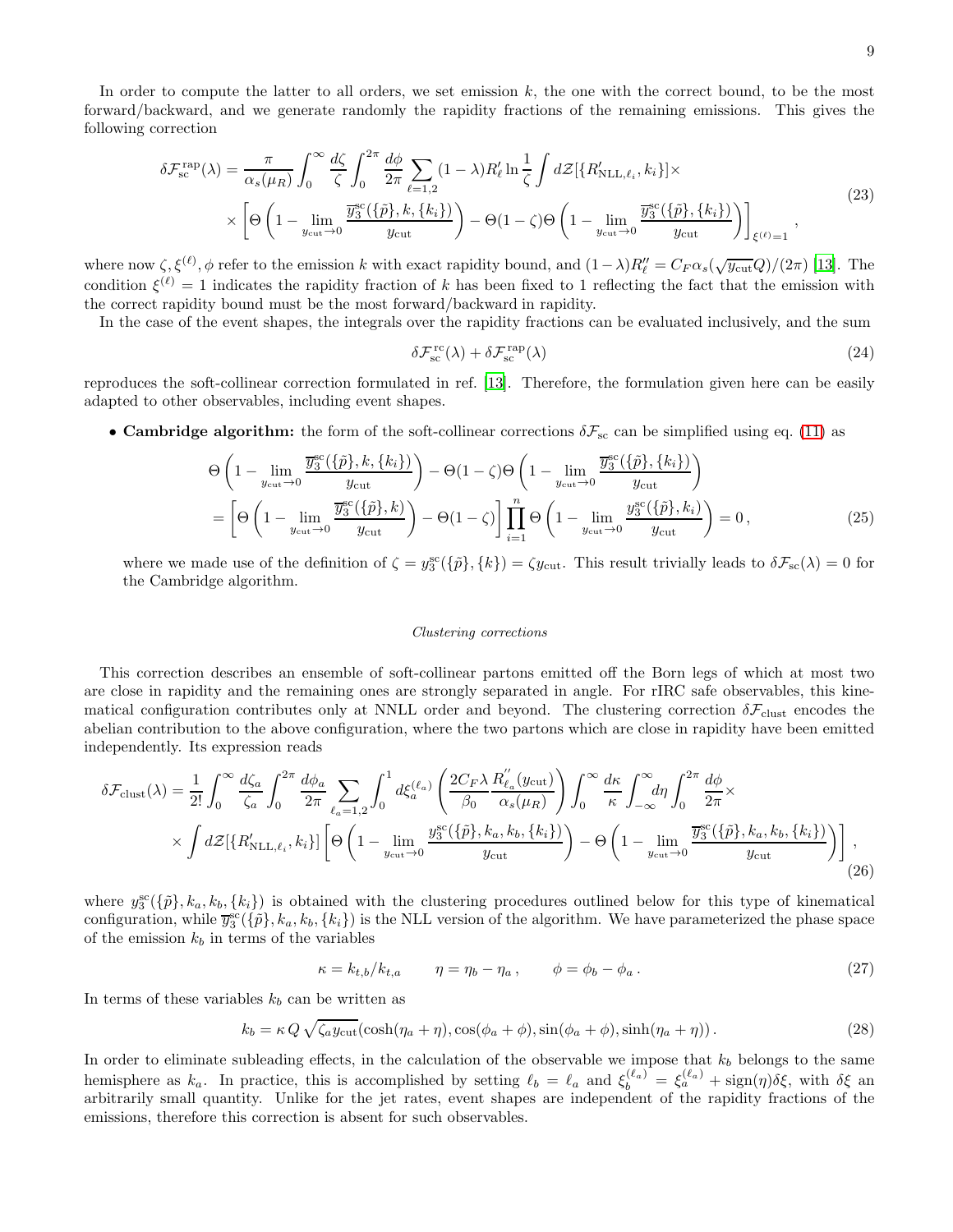- Durham algorithm: the resulting algorithm goes along the lines of the strongly-ordered one, with an additional condition to be checked after step 1.
	- 1b. Let  $k_{J_a}$  and  $k_{J_b}$  be the pseudo-particles containing the partons  $k_a$  and  $k_b$ . If the latter pseudo-particles are close in rapidity (i.e. if neither  $k_a$  nor  $k_b$  have been recombined with a pseudo-particle with larger  $\xi^{(\ell)}$ ), check whether  $k_{J_a}$  and  $k_{J_b}$  cluster, i.e. if

$$
\min\{E_{J_a}, E_{J_b}\}^2|\vec{\theta}_{J_a} - \vec{\theta}_{J_b}|^2 < \min\{k_{tJ_a}, k_{tJ_b}\}^2\tag{29}
$$

is satisfied, where  $\vec{\theta}_i = \vec{k}_{ti}/E_i$ . If so, recombine  $k_{J_a}$  and  $k_{J_b}$  by adding transverse momenta vectorially, and setting the rapidity fraction of the resulting pseudo-particle  $k_J$  to  $\xi_J^{(\ell)} \simeq \xi_{J_a}^{(\ell)}$  $\frac{(\ell)}{J_a} \simeq \xi_{J_b}^{(\ell)}$  $\frac{1}{b}$ .

We denote by  $y_3^{\text{sc}}(\{\tilde{p}\},k_1,\ldots,k_n)$  the resulting value of  $y_3$ , to distinguish it from  $\overline{y}_3^{\text{sc}}(\{\tilde{p}\},k_1,\ldots,k_n)$  used to compute  $\mathcal{F}_{\text{NLL}}$ . Both algorithms have to be employed to compute the functions  $\delta \mathcal{F}_{\text{clust}}$  and  $\delta \mathcal{F}_{\text{correl}}$ .

• Cambridge algorithm: in the case of the Cambridge algorithm, no recombination occurs whenever emissions are widely separated in angle. Therefore the clustering correction simply reduces to a clustering of two independently-emitted soft-collinear partons. In eq. [\(26\)](#page-8-0), one can make the usual replacement

$$
\Theta\left(1-\lim_{y_{\text{cut}}\to 0}\frac{y_3^{\text{sc}}(\{\tilde{p}\},k_a,k_b,k_1,\ldots,k_n)}{y_{\text{cut}}}\right)=\Theta\left(1-\lim_{y_{\text{cut}}\to 0}\frac{y_3^{\text{sc}}(\{\tilde{p}\},k_a,k_b)}{y_{\text{cut}}}\right)\prod_{i=1}^n\Theta\left(1-\lim_{y_{\text{cut}}\to 0}\frac{y_3^{\text{sc}}(\{\tilde{p}\},k_i)}{y_{\text{cut}}}\right),\quad(30)
$$

and observe that the contribution of any number of widely separated emissions gives one, due to the normalization property of the measure  $d\mathcal{Z}[\{R'_{\text{NLL},\ell_i}, k_i\}]$  [\(10\)](#page-5-2). As a consequence, the expression in eq. [\(26\)](#page-8-0) simplifies to

$$
\delta \mathcal{F}_{\text{clust}}(\lambda) = \frac{1}{2!} \int_0^\infty \frac{d\zeta_a}{\zeta_a} \int_0^{2\pi} \frac{d\phi_a}{2\pi} \sum_{\ell_a=1,2} \int_0^1 d\xi_a^{(\ell_a)} \left( \frac{2C_F \lambda}{\beta_0} \frac{R_{\ell_a}^{''}(y_{\text{cut}})}{\alpha_s(\mu_R)} \right) \int_0^\infty \frac{d\kappa}{\kappa} \int_{-\infty}^\infty d\eta \int_0^{2\pi} \frac{d\phi}{2\pi} \times \left[ \Theta \left( 1 - \lim_{y_{\text{cut}} \to 0} \frac{y_3^{\text{sc}}(\{\tilde{p}\}, k_a, k_b)}{y_{\text{cut}}} \right) - \Theta \left( 1 - \lim_{y_{\text{cut}} \to 0} \frac{\overline{y_3^{\text{sc}}}(\{\tilde{p}\}, k_a, k_b)}{y_{\text{cut}}} \right) \right],
$$
\n(31)

which is non-zero only if the two emissions are clustered by the NNLL algorithm, yielding

$$
\delta \mathcal{F}_{\text{clust}}(\lambda) = \frac{1}{2!} \int_0^\infty \frac{d\zeta_a}{\zeta_a} \int_0^{2\pi} \frac{d\phi_a}{2\pi} \sum_{\ell_a=1,2} \int_0^1 d\xi_a^{(\ell_a)} \left( \frac{2C_F \lambda}{\beta_0} \frac{R_{\ell_a}^{\prime\prime}(y_{\text{cut}})}{\alpha_s(\mu_R)} \right) \int_0^\infty \frac{d\kappa}{\kappa} \int_{-\infty}^\infty d\eta \int_0^{2\pi} \frac{d\phi}{2\pi} \times \\ \times \left[ \Theta \left( 1 - \lim_{y_{\text{cut}} \to 0} \frac{y_3^{\text{sc}}(\{\tilde{p}\}, k_a + k_b)}{y_{\text{cut}}} \right) - \Theta \left( 1 - \lim_{y_{\text{cut}} \to 0} \frac{\max(y_3^{\text{sc}}(\{\tilde{p}\}, k_a), y_3^{\text{sc}}(\{\tilde{p}\}, k_b))}{y_{\text{cut}}} \right) \right] \Theta_{\text{clust}} , \tag{32}
$$

where  $\Theta_{\text{clust}}$  restricts the allowed phase space to the region where the two emissions  $k_a$  and  $k_b$  cluster. Using the ordering variable for the Cambridge algorithm (eq. [\(2\)](#page-0-0)) in the small-angle approximation, emissions a and b will cluster if

$$
|\vec{\theta_a} - \vec{\theta_b}|^2 < \min{\{\theta_a, \theta_b\}}^2 \qquad \Leftrightarrow \qquad \Theta_{\text{clust}} = \Theta\left(\ln(2\cos\phi) - |\eta|\right) \Theta\left(\frac{\pi}{3} - |\phi|\right) \,. \tag{33}
$$

Applying these constraints gives

$$
\delta \mathcal{F}_{\text{clust}}(\lambda) = \sum_{\ell_a=1,2} \left( \frac{2C_F \lambda}{\beta_0} \frac{R_{\ell_a}''(y_{\text{cut}})}{\alpha_s(\mu_R)} \right) \int_0^\infty \frac{d\kappa}{\kappa} \int_{-\frac{\pi}{3}}^{\frac{\pi}{3}} \frac{d\phi}{2\pi} \ln(2 \cos \phi) \ln \left( \frac{\max\left\{1, \kappa^2\right\}}{1 + \kappa^2 + 2\kappa \cos \phi} \right) \approx \sum_{\ell_a=1,2} \left( \frac{2C_F \lambda}{\beta_0} \frac{R_{\ell_a}''(y_{\text{cut}})}{\alpha_s(\mu_R)} \right) (-0.493943).
$$
\n(34)

#### Correlated corrections

The correlated correction describes an ensemble of independently-emitted soft-collinear partons of which one branches into either a quark or a gluon pair, denoted by  $k_a$  and  $k_b$ . The property of rIRC safety ensures that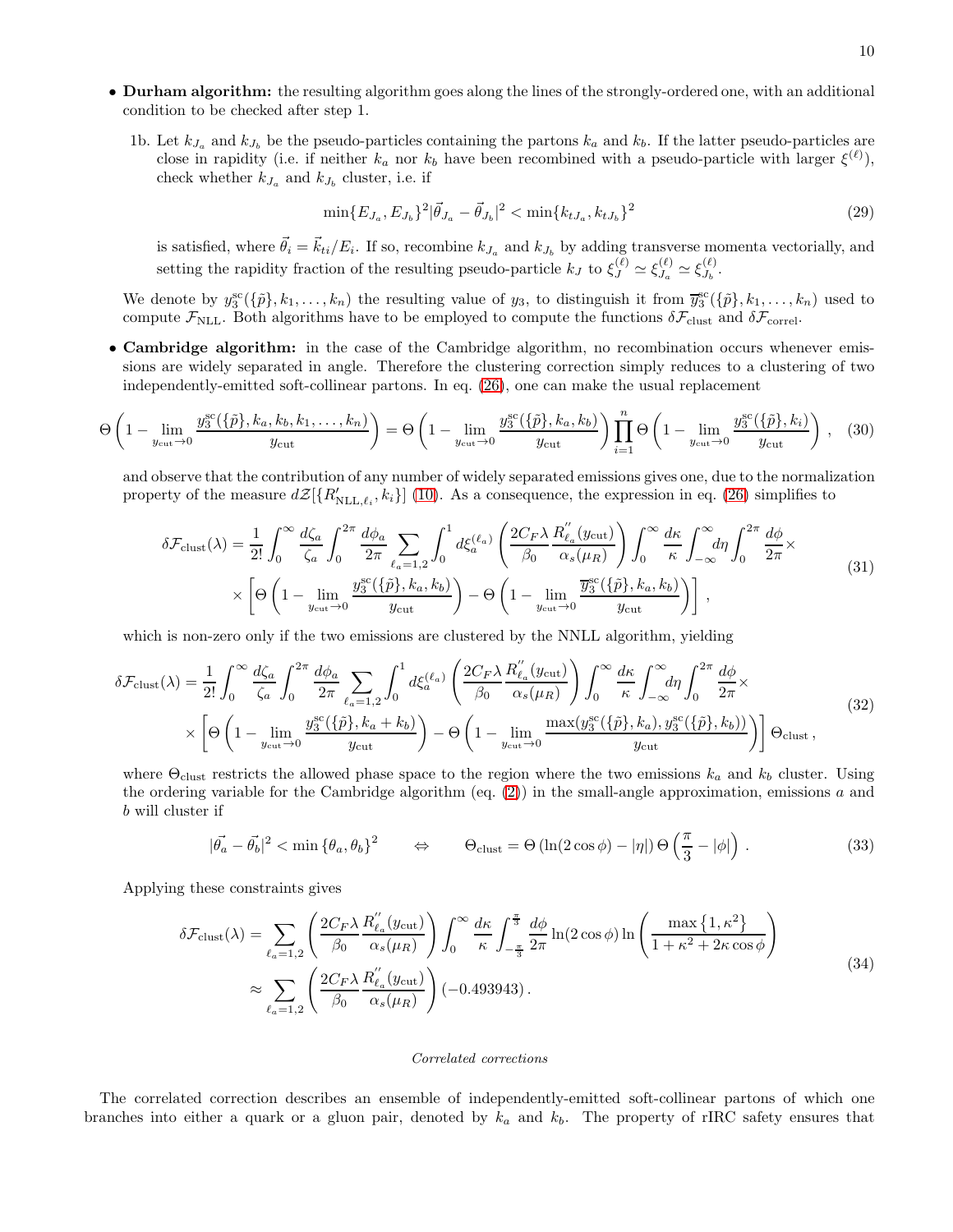the splitting can be treated inclusively at NLL, and at this order it contributes to the Sudakov radiator [\[13](#page-4-18)]. At NNLL the splitting must be resolved, and this is taken into account by correcting the inclusive approximation. This leads to

$$
\delta \mathcal{F}_{\text{correl}}(\lambda) = \int_0^\infty \frac{d\zeta_a}{\zeta_a} \int_0^{2\pi} \frac{d\phi_a}{2\pi} \sum_{\ell_a=1,2} \int_0^1 d\xi_a^{(\ell_a)} \left( \frac{2C_F \lambda}{\beta_0} \frac{R_{\ell_a}^{''}(y_{\text{cut}})}{\alpha_s(\mu_R)} \right) \int_0^\infty \frac{d\kappa}{\kappa} \int_{-\infty}^\infty d\eta \int_0^{2\pi} \frac{d\phi}{2\pi} \frac{1}{2!} C_{ab}(\kappa, \eta, \phi) \times
$$

$$
\times \int d\mathcal{Z} [\{R_{\text{NLL},\ell_i}^{\prime}, k_i\}] \left[ \Theta \left( 1 - \lim_{y_{\text{cut}} \to 0} \frac{y_3^{\text{sc}}(\{\tilde{p}\}, k_a, k_b, \{k_i\})}{y_{\text{cut}}} \right) - \Theta \left( 1 - \lim_{y_{\text{cut}} \to 0} \frac{\overline{y}_3^{\text{sc}}(\{\tilde{p}\}, k_a + k_b, \{k_i\})}{y_{\text{cut}}} \right) \right], \tag{35}
$$

where

$$
C_{ab}(\kappa, \eta, \phi) = \frac{\tilde{M}^2(k_a, k_b)}{M_{sc}^2(k_a) M_{sc}^2(k_b)},
$$
\n(36)

is the ratio of the correlated soft matrix element  $\tilde{M}^2(k_a, k_b) = M^2(k_a, k_b) - M^2(k_a)M^2(k_b)$  (i.e. the difference between the full two-parton matrix element in the soft limit and the independent emission contribution) to the product of the two independent soft-collinear matrix elements for the emissions  $k_a$  and  $k_b$ . Notice that  $C_{ab}$  depends only on the correlation variables  $\kappa, \eta, \phi$  defined in eq. [\(27\)](#page-8-1). The observable  $y_3^{\rm sc}(\{\tilde{p}\}, k_a, k_b, \{k_i\})$  is computed with the same algorithm used for the clustering correction. In the inclusive approximation  $y_3^{\text{sc}}(\{\tilde{p}\}, k_a + k_b, \{k_i\})$  reduces to the NLL value  $\overline{y}_3^{\text{sc}}(\{\tilde{p}\}, k_a + k_b, \{k_i\})$ . As done for the clustering correction, we impose that  $k_b$  belongs to the same hemisphere as  $k_a$  in order to neglect undesired subleading effects. While for the Durham the observable  $y_3^{\rm sc}(\{\tilde{p}\}, k_a, k_b, \{k_i\})$ is computed using the algorithm given above for the clustering corrections, in the case of the Cambridge the final expression simplifies considerably.

<span id="page-11-0"></span>• Cambridge algorithm: in the case of the Cambridge algorithm we can integrate out the harmless rapidityseparated soft-collinear ensemble and write

$$
\delta \mathcal{F}_{\text{correl}}(\lambda) = \int_0^\infty \frac{d\zeta_a}{\zeta_a} \int_0^{2\pi} \frac{d\phi_a}{2\pi} \sum_{\ell_a=1,2} \int_0^1 d\xi_a^{(\ell_a)} \left( \frac{2C_F \lambda}{\beta_0} \frac{R_{\ell_a}^{''}(y_{\text{cut}})}{\alpha_s(\mu_R)} \right) \int_0^\infty \frac{d\kappa}{\kappa} \int_{-\infty}^\infty d\eta \int_0^{2\pi} \frac{d\phi}{2\pi} \frac{1}{2!} C_{ab}(\kappa, \eta, \phi) \times \times \left[ \Theta \left( 1 - \lim_{y_{\text{cut}} \to 0} \frac{\max \{ y_3^{\text{sc}}(\{\tilde{p}\}, k_a), y_3^{\text{sc}}(\{\tilde{p}\}, k_b)\}}{y_{\text{cut}}} \right) - \Theta \left( 1 - \lim_{y_{\text{cut}} \to 0} \frac{y_3^{\text{sc}}(\{\tilde{p}\}, k_a + k_b)}{y_{\text{cut}}} \right) \right] (1 - \Theta_{\text{clust}}), \tag{37}
$$

where  $\Theta_{\text{clust}}$  is defined in eq. [\(33\)](#page-9-0). It is clear in fact that  $\delta\mathcal{F}_{\text{correl}}$  is non-zero only when  $k_a$  and  $k_b$  are not clustered in the first Θ function. This leads to

$$
\delta \mathcal{F}_{\text{correl}}(\lambda) = \sum_{\ell_a=1,2} \left( \frac{2C_F \lambda}{\beta_0} \frac{R_{\ell_a}^{''}(y_{\text{cut}})}{\alpha_s(\mu_R)} \right) \int_0^\infty \frac{d\kappa}{\kappa} \int_0^{2\pi} \frac{d\phi}{2\pi} \frac{1}{2!} \int_{-\infty}^\infty d\eta \, C_{ab}(\kappa, \eta, \phi) \ln\left(\frac{1+\kappa^2+2\kappa \cos\phi}{\max\{1, \kappa^2\}}\right) (1-\Theta_{\text{clust}}). \tag{38}
$$

This integral can be evaluated numerically giving

$$
\delta \mathcal{F}_{\text{correl}}(\lambda) \approx \sum_{\ell_a=1,2} \left( \frac{\lambda}{\beta_0} \frac{R_{\ell_a}^{''}(y_{\text{cut}})}{\alpha_s(\mu_R)} \right) (2.1011(2)C_A + 1.496(1) \times 10^{-2} n_f), \tag{39}
$$

where the number in round brackets is the uncertainty in the last digit.

#### Hard-collinear and recoil corrections

The hard-collinear and recoil corrections describe configurations in which a parton of the ensemble is emitted collinearly to one of the Born legs and carries a significant fraction z of the emitter's momentum.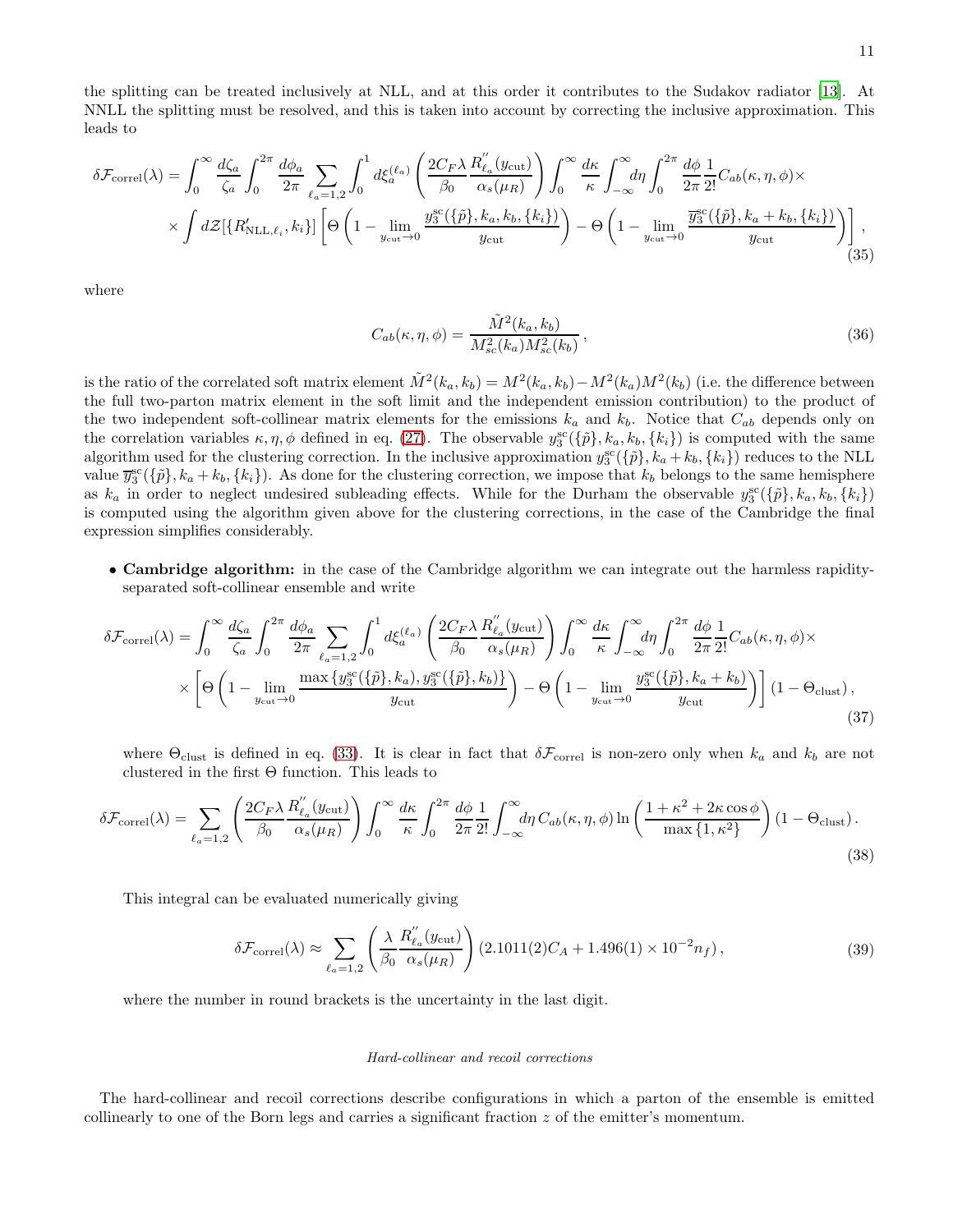The hard-collinear correction takes into account the exact matrix element for this hard-collinear emission:

$$
\delta \mathcal{F}_{\text{hc}}(\lambda) = \sum_{\ell=1,2} \frac{\alpha_s(\sqrt{y_{\text{cut}}}Q)}{2\alpha_s(\mu_R)} \int_0^\infty \frac{d\zeta}{\zeta} \int_0^{2\pi} \frac{d\phi}{2\pi} \int d\mathcal{Z} [\{R'_{\text{NLL},\ell_i}, k_i\}] \times \times \int_0^1 \frac{dz}{z} (zp_{qg}(z) - 2C_F) \left[ \Theta \left( 1 - \lim_{y_{\text{cut}} \to 0} \frac{\overline{y}_3^{\text{sc}}(\{\tilde{p}\}, k, \{k_i\})}{y_{\text{cut}}} \right) - \Theta \left( 1 - \lim_{y_{\text{cut}} \to 0} \frac{\overline{y}_3^{\text{sc}}(\{\tilde{p}\}, \{k_i\})}{y_{\text{cut}}} \right) \Theta(1 - \zeta) \right],
$$
\n(40)

where  $zp_{qg} = C_F(1 + (1 - z)^2)$ .

Similarly, the recoil correction implements the effect of the hard-collinear emission on the observable by taking into account the exact recoil kinematics in this regime. In fact, for a hard-collinear parton  $k$ , the approximation  $\overline{y}_3^{\text{sc}}(\{\tilde{p}\},k) = (k_t/Q)^2$  is no longer valid. In order to compute  $\overline{y}_3^{\text{sc}}(\{\tilde{p}\},k)$  it is convenient to express the final transverse momenta with respect to the thrust axis of the event. In the above configuration, we have to distinguish between the transverse momentum  $k_t$  of k with respect to the final thrust axis and its transverse momentum  $k'_t$  with respect to the emitter prior to the hard-collinear emission, as discussed in ref. [\[13\]](#page-4-18). In turn this will give the correct transverse momentum of the collinear emission with respect to the final direction of the emitter, which enters the definition of  $y_3$ . Denoting by z the momentum fraction carried away from the emitter by the hard collinear parton k emitted off the Born leg  $\tilde{p}_{\ell}$ , we have [\[13\]](#page-4-18)

$$
\vec{k}_t \simeq \vec{k}'_t + z \vec{p}'_{\ell,t}, \qquad \vec{p}'_{\ell,t} \equiv -\sum_{i \in \mathcal{H}^{(\ell)}} \vec{k}_{ti}, \qquad (41)
$$

where the sum runs over all of the remaining soft-collinear emissions emitted off  $\tilde{p}_\ell$ , for which  $z_i \to 0$  (for these emissions the transverse momentum w.r.t. the thrust axis coincides with the one computed w.r.t. the emitter). The corresponding expression for the  $y_3^{\text{hc}}(\{\tilde{p}\},k)$  becomes

$$
y_3^{\text{hc}}(\{\tilde{p}\},k) = \frac{\min\{z,1-z\}^2}{Q^2} \left| \frac{\vec{k}_t}{z} - \frac{\vec{p}_{\ell,t}}{1-z} \right|^2 = \min\left\{ \frac{1}{1-z}, \frac{1}{z} \right\}^2 \left( \frac{k_t'}{Q} \right)^2, \tag{42}
$$

<span id="page-12-0"></span>where  $\vec{p}_{\ell,t} = \vec{p}'_{\ell,t} - \vec{k}_t$  is the transverse momentum of the Born emitter  $\tilde{p}_\ell$  with respect to the thrust axis. Note that, since  $k$  is the most energetic parton of the ensemble, its rapidity fraction is by construction the largest of all given that all transverse momenta are of the same order in virtue of rIRC safety. The recoil correction then takes the form [\[13\]](#page-4-18)

$$
\delta \mathcal{F}_{\text{rec}}(\lambda) = \sum_{\ell=1,2} \frac{\alpha_s(\sqrt{y_{\text{cut}}}Q)}{2\alpha_s(\mu_R)} \int_0^\infty \frac{d\zeta}{\zeta} \int_0^{2\pi} \frac{d\phi}{2\pi} \int d\mathcal{Z} [\{R'_{\text{NLL},\ell_i}, k_i\}] \times \times \int_0^1 dz \, p_{qg}(z) \left[ \Theta \left( 1 - \lim_{y_{\text{cut}} \to 0} \frac{y_3^{\text{hc}}(\{\tilde{p}\}, k', \{k_i\})}{y_{\text{cut}}} \right) - \Theta \left( 1 - \lim_{y_{\text{cut}} \to 0} \frac{\overline{y}_3^{\text{cc}}(\{\tilde{p}\}, k, \{k_i\})}{y_{\text{cut}}} \right) \right],
$$
\n(43)

where  $\zeta y_{\text{cut}}Q^2 = (k'_t)^2$ , and the momentum of the hard-collinear gluon  $k'$  is a function of  $\zeta$ ,  $\vec{p}'_{\ell,t}$ , and z. The momentum k in the second theta-function is obtained from k' by taking the limit  $z \to 0$ . The observable  $y_3^{\text{hc}}(\{\tilde{p}\}, k', \{k_i\})$ appearing in the first theta-function is computed in the hard-collinear limit by means of the algorithms defined below.

- Durham algorithm: in the considered kinematic configuration, the NLL algorithm is modified as follows:
	- 1. Find the index I of the parton with the smallest  $y_3({{\tilde{p}}}, k_i)(= \overline{y}_3^{\text{sc}}({{\tilde{p}}}, k_i)$  for the soft-collinear partons and  $y_3^{\text{hc}}(\{\tilde{p}\},k)$  of eq. [\(42\)](#page-11-0) for the hard-collinear one).
	- 2. Find  $k_j$  as in step 2 of the NLL algorithm.
	- 3. If  $k_J$  is found, recombine partons I and J into a new pseudo-particle  $k_P$  with  $\vec{k}_{tP} = \vec{k}_{tI} + \vec{k}_{tJ}$  and  $\xi_P^{(\ell)} = \xi_J^{(\ell)}$  $J^{\left(\mathbf{\epsilon}\right)}$  . Otherwise,  $k_I$  is clustered with the Born leg  $\tilde{p}_{\ell}$  it was emitted off as  $\vec{p}_{\ell,t} = \vec{k}_{tI} + \vec{p}_{\ell,t}$ , and removed from the list of pseudo-particles. If  $k_P$  contains the hard-collinear parton (say parton  $k_I = k$  is the hard-collinear one) the corresponding  $y_3(\{\tilde{p}\}, k_P)$  will be

$$
y_3^{\rm hc}(\{\tilde{p}\}, k_P) = \frac{\min\{z, 1-z\}^2}{Q^2} \left| \frac{\vec{k}_{tP}}{z} - \frac{\vec{p}_{\ell,t}}{1-z} \right|^2.
$$

This quantity will be used in step 1 of the next iteration.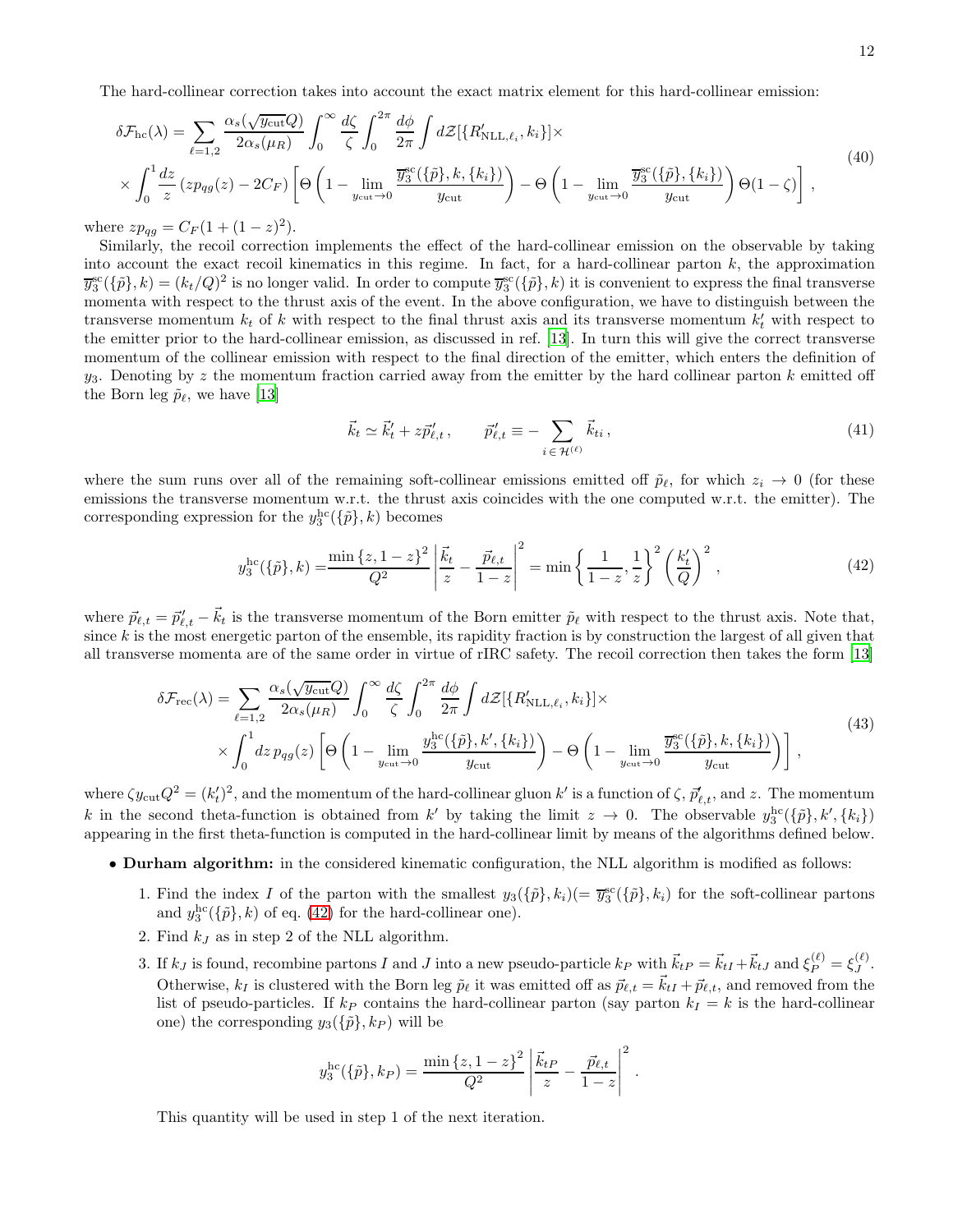4. Repeat until only one pseudo-particle  $k_P$  remains, and set  $y_3({{\tilde{p}}}, k_1, \ldots, k_n) = y_3({{\tilde{p}}}, k_P)$ .

This algorithm is applied to the computation of the observable  $y_3^{\text{hc}}(\{\tilde{p}\}, k', \{k_i\})$ .

• Cambridge algorithm: for the Cambridge algorithm, one can perform the same replacements used for the other corrections above, and notice that the measure  $d\mathcal{Z}[\{R'_{\text{NLL},\ell_i},k_i\}]$  integrates to one. We then have

<span id="page-13-0"></span>
$$
\delta \mathcal{F}_{\text{hc}}(\lambda) = \sum_{\ell=1,2} \frac{\alpha_s(\sqrt{y_{\text{cut}}}Q)}{2\alpha_s(\mu_R)} \int_0^\infty \frac{d\zeta}{\zeta} \int_0^{2\pi} \frac{d\phi}{2\pi} \times \times \int_0^1 \frac{dz}{z} (zp_{qg}(z) - 2C_F) \left[ \Theta \left( 1 - \lim_{y_{\text{cut}} \to 0} \frac{\overline{y}_3^{\text{sc}}(\{\tilde{p}\}, k)}{y_{\text{cut}}} \right) - \Theta(1 - \zeta) \right] = 0,
$$
\n(44)

where in the last step we used the definition of  $\zeta = y_3^{\rm sc}(\{\tilde{p}\}, \{k\})/y_{\rm cut}$ .

For the recoil correction, the same argument leads to a simplified formula where the contribution from the hard-collinear emission factorizes with respect to the soft-collinear ones. Since the hard-collinear emission  $k'$ propagates at very high rapidity, it is widely separated in rapidity from the soft-collinear ensemble. This leads to

$$
\Theta\left(1-\lim_{y_{\text{cut}}\to 0}\frac{y_3^{\text{hc}}(\{\tilde{p}\},k',\{k_1,\ldots,k_n\})}{y_{\text{cut}}}\right) = \Theta\left(1-\lim_{y_{\text{cut}}\to 0}\frac{y_3^{\text{hc}}(\{\tilde{p}\},k')}{y_{\text{cut}}}\right)\prod_{i=1}^n\Theta\left(1-\lim_{y_{\text{cut}}\to 0}\frac{y_3^{\text{sc}}(\{\tilde{p}\},k_i)}{y_{\text{cut}}}\right),\qquad(45)
$$

which shows that the recoil correction is non-zero only if  $y_3^{\text{hc}}(\{\tilde{p}\}, k', \{k_i\}) > y_3^{\text{sc}}(\{\tilde{p}\}, \{k_i\})$  for all i. With this condition one obtains

$$
\delta \mathcal{F}_{\text{rec}}(\lambda) = \sum_{\ell=1,2} \frac{\alpha_s(\sqrt{y_{\text{cut}}}Q)}{2\alpha_s(\mu_R)} \int_0^\infty \frac{d\zeta}{\zeta} \int_0^{2\pi} \frac{d\phi}{2\pi} \times \\ \times \int_0^1 dz \, p_{qg}(z) \left[ \Theta \left( 1 - \lim_{y_{\text{cut}} \to 0} \frac{y_3^{\text{hc}}(\{\tilde{p}\}, k')}{y_{\text{cut}}} \right) - \Theta \left( 1 - \lim_{y_{\text{cut}} \to 0} \frac{\overline{y}_3^{\text{sc}}(\{\tilde{p}\}, k)}{y_{\text{cut}}} \right) \right]. \tag{46}
$$

Using eq. [\(42\)](#page-11-0) one gets

$$
\frac{y_3^{\text{hc}}(\{\tilde{p}\},k')}{y_{\text{cut}}} = \min\left\{\frac{1}{1-z},\frac{1}{z}\right\}^2 \zeta = \frac{1}{\max(z^2,(1-z)^2)}\zeta\,,\tag{47}
$$

which can be plugged in eq. [\(46\)](#page-12-0) to obtain

$$
\delta \mathcal{F}_{\rm rec}(\lambda) = \frac{\alpha_s(\sqrt{y_{\rm cut}}Q)}{\alpha_s(\mu_R)} \int_0^1 dz \, p_{qg}(z) \ln \left[ \max(z^2, (1-z)^2) \right] = C_F \frac{\alpha_s(\sqrt{y_{\rm cut}}Q)}{\alpha_s(\mu_R)} \left( 3 - \frac{\pi^2}{3} - 3\ln 2 \right) \,. \tag{48}
$$

#### Soft-wide-angle corrections

This correction describes the contribution from configurations where an ensemble of soft-collinear partons is accompanied by a soft emission k at wide angles with respect to the hard legs. It takes the form  $[13]$ 

$$
\delta \mathcal{F}_{wa}(\lambda) = C_F \frac{\alpha_s(\sqrt{y_{\text{cut}}}Q)}{\alpha_s(\mu_R)} \int_0^\infty \frac{d\zeta}{\zeta} \int_{-\infty}^\infty d\eta \int_0^{2\pi} \frac{d\phi}{2\pi} \int d\mathcal{Z} [\{R'_{\text{NLL},\ell_i}, k_i\}]
$$
  
 
$$
\times \left[ \Theta \left( 1 - \lim_{y_{\text{cut}} \to 0} \frac{y_3^{wa}(\{\tilde{p}\}, k, \{k_i\})}{y_{\text{cut}}} \right) - \Theta \left( 1 - \lim_{y_{\text{cut}} \to 0} \frac{\overline{y}_3^{sc}(\{\tilde{p}\}, k, \{k_i\})}{y_{\text{cut}}} \right) \right],
$$
(49)

with  $\zeta y_{\text{cut}} Q^2 = k_t^2$ , and  $\eta$  the emission's rapidity with respect to the thrust axis. The observable  $y_3^{\text{wa}}(\{\tilde{p}\}, k, \{k_i\})$  in the soft, wide-angle configuration can be computed as described below for the various algorithms.

• Durham algorithm: since, by definition, the wide-angle emission has the smallest rapidity fraction amongst all emissions, if it recombines with any of the other collinear partons, it will be pulled at larger rapidity fractions (see step 3 of the NLL algorithm). Therefore, the result of the recombination will be the same as if k were soft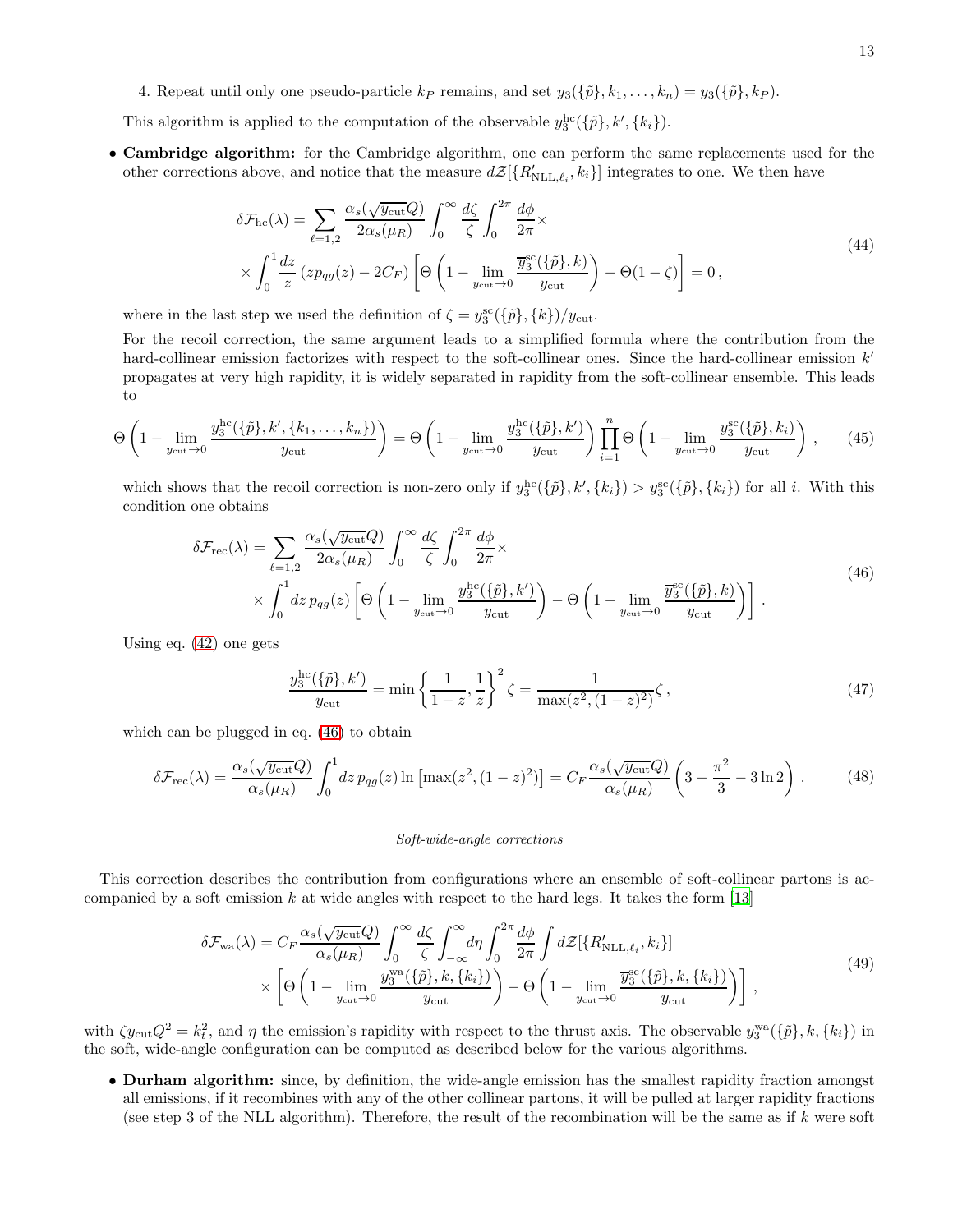14

and collinear. It follows that the soft-wide angle contribution is non-zero only if k does not cluster with any of the soft-collinear emissions. For this emission, the expression of  $y_3$  becomes

$$
y_3(\{\tilde{p}\},k) = 2\frac{E^2}{Q^2}(1 - |\cos\theta|) ,\qquad(50)
$$

where  $\theta$  is the angle with respect to the direction identified by the Born momenta, which remain back-to-back in the presence of soft emissions, and practically coincides with the thrust axis. The corresponding observable  $y_3^{\text{wa}}(\{\tilde{p}\},k,\{k_i\})$  can be computed by means of the NLL algorithm for strongly-ordered emissions, where one uses eq. [\(50\)](#page-13-0) to express  $y_3({\tilde{p}}, k)$  for the soft-wide-angle emission k. As soon as the latter is clustered with any of the remaining soft-collinear emissions, the algorithm simply reduces to the NLL one in its original form.

• Cambrige algorithm: since the Cambridge algorithm does not cluster objects widely separated in rapidity, in this case the only non-trivial contribution comes when the soft wide-angle emission is the last particle to be recombined, namely if  $y_3^{\text{wa}}(\{\tilde{p}\},k) > \overline{y}_3^{\text{sc}}(\{\tilde{p}\},\{k_i\})$ . We then obtain

$$
\delta \mathcal{F}_{wa}(\lambda) = C_F \frac{\alpha_s(\sqrt{y_{\text{cut}}}Q)}{\alpha_s(\mu_R)} \int_0^\infty \frac{d\zeta}{\zeta} \int_{-\infty}^\infty d\eta \int_0^{2\pi} \frac{d\phi}{2\pi} \int d\mathcal{Z} [\{R'_{\text{NLL},\ell_i}, k_i\}]
$$
  
 
$$
\times \left[ \Theta \left( 1 - \lim_{y_{\text{cut}} \to 0} \frac{y_3^{wa}(\{\tilde{p}\}, k)}{y_{\text{cut}}} \right) - \Theta \left( 1 - \lim_{y_{\text{cut}} \to 0} \frac{y_3^{sc}(\{\tilde{p}\}, k)}{y_{\text{cut}}} \right) \right].
$$
 (51)

<span id="page-14-0"></span>Rephrasing eq. [\(50\)](#page-13-0) in terms of  $\zeta$  and  $\eta$ , the three-jet resolution parameter for emission k is given by

$$
\frac{y_3^{\text{wa}}(\{\tilde{p}\},k)}{y_{\text{cut}}} = \zeta\left(1 + e^{-2|\eta|}\right),\tag{52}
$$

from which it follows that

<span id="page-14-2"></span><span id="page-14-1"></span>
$$
\delta \mathcal{F}_{\text{wa}}(\lambda) = -C_F \frac{\alpha_s(\sqrt{y_{\text{cut}}}Q)}{\alpha_s(\mu_R)} \int_{-\infty}^{\infty} d\eta \, \ln\left(1 + e^{-2|\eta|}\right) = -C_F \frac{\pi^2}{12} \frac{\alpha_s(\sqrt{y_{\text{cut}}}Q)}{\alpha_s(\mu_R)}.
$$
\n(53)